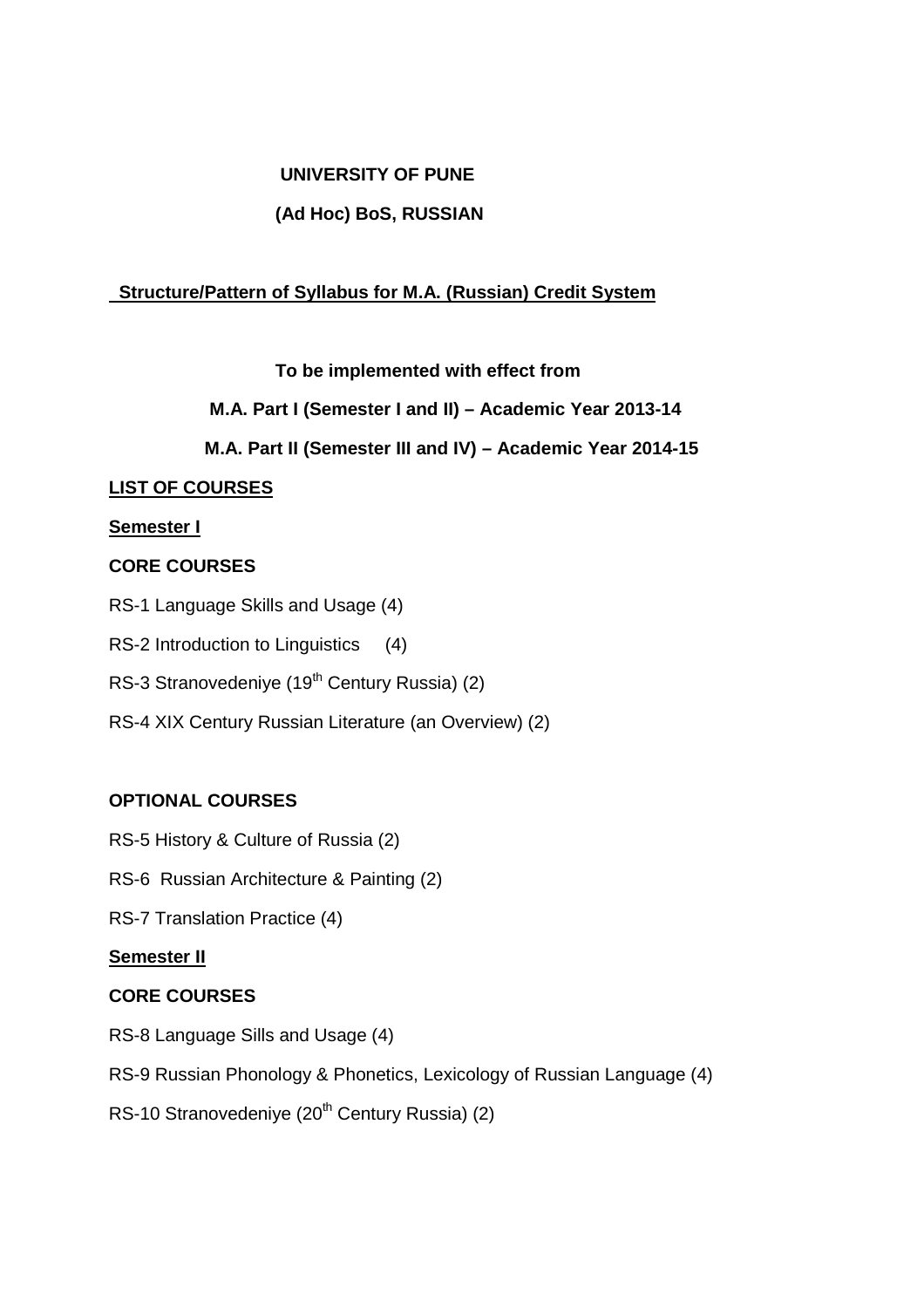RS-11 XX Century Russian Literature (an Overview) (2)

## **OPTIONAL COURSES**

RS-12 Theory & Practice of Translation (4)

RS-13 Commercial Russian & Business Correspondence (4)

## **TRANSLATION & DIDACTICS STREAM**

#### **Semester III**

## **Core Courses**

RS-14 Methodology of Teaching Russian

as a Foreign Language (Theory) ( 2)

- RS-15 Morphology of Russian Language (4)
- RS-16 Theory and Practice of Translation (Paper I) (4)
- RS-17 Advanced Practical Grammar (A Remedial Course) (2)

## **OPTIONAL COURSES**

- RS-18 Word Formation in Russian Language (4)
- RS-19 Study of Russian News Paper & Socio-Political Texts (2)
- RS-20 Translation Practice (Technical Texts) (2)

#### **Semester IV**

#### **Core Courses**

RS- 21 Methodology of Teaching Russian as

a foreign language (Theory and Practical Work) (4)

- RS- 22 Syntax of Russian Language (4)
- RS- 23 Theory and Practice of Translation (Paper II) (4)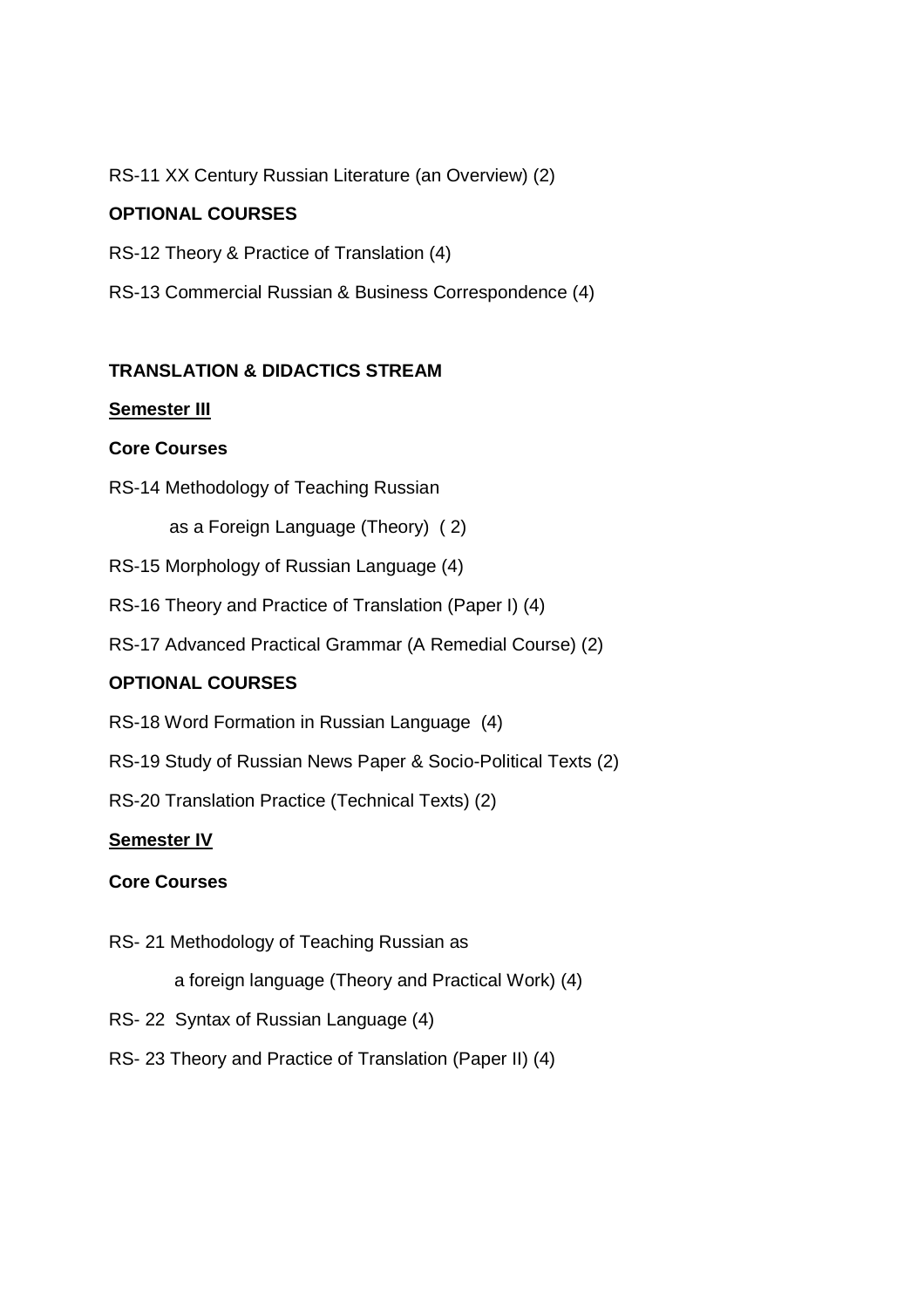#### **Optional courses**

- RS- 24 Translation Project (Literary Text) (4)
- RS- 25 Translation Project (Scientific/Technical Text) (4)
- RS- 26 Course Work (Methodology) (4)

#### **LITERATURE STREAM**

#### **Semester III**

#### **Core Courses**

- RS-14 Old Russian Literature (2)
- RS-15 Russian Literature of the 19<sup>th</sup> Century (4)
- RS-16 Russian Literary Criticism (2)
- RS-17 Morphology of Russian Language (4)

#### **OPOTIONAL COURSES**

- RS-18 F.M.Dostoevsky Crime and Punishment (2)
- RS-19 L.N.Tolstoy Anna Karenina (2)
- RS-20 A.P.Chekhov (Stories and Play Cherry Orchard) (2)

#### **Semester IV**

#### **Core Courses**

- RS-21 Russian Literature of the 20<sup>th</sup> Century (Paper I) (4)
- RS-22 Introduction to Literary Criticism (2)
- RS-23 Russian Literature of the 20<sup>th</sup> Century (Paper II) (2)
- RS-24 Syntax of Russian Language (4)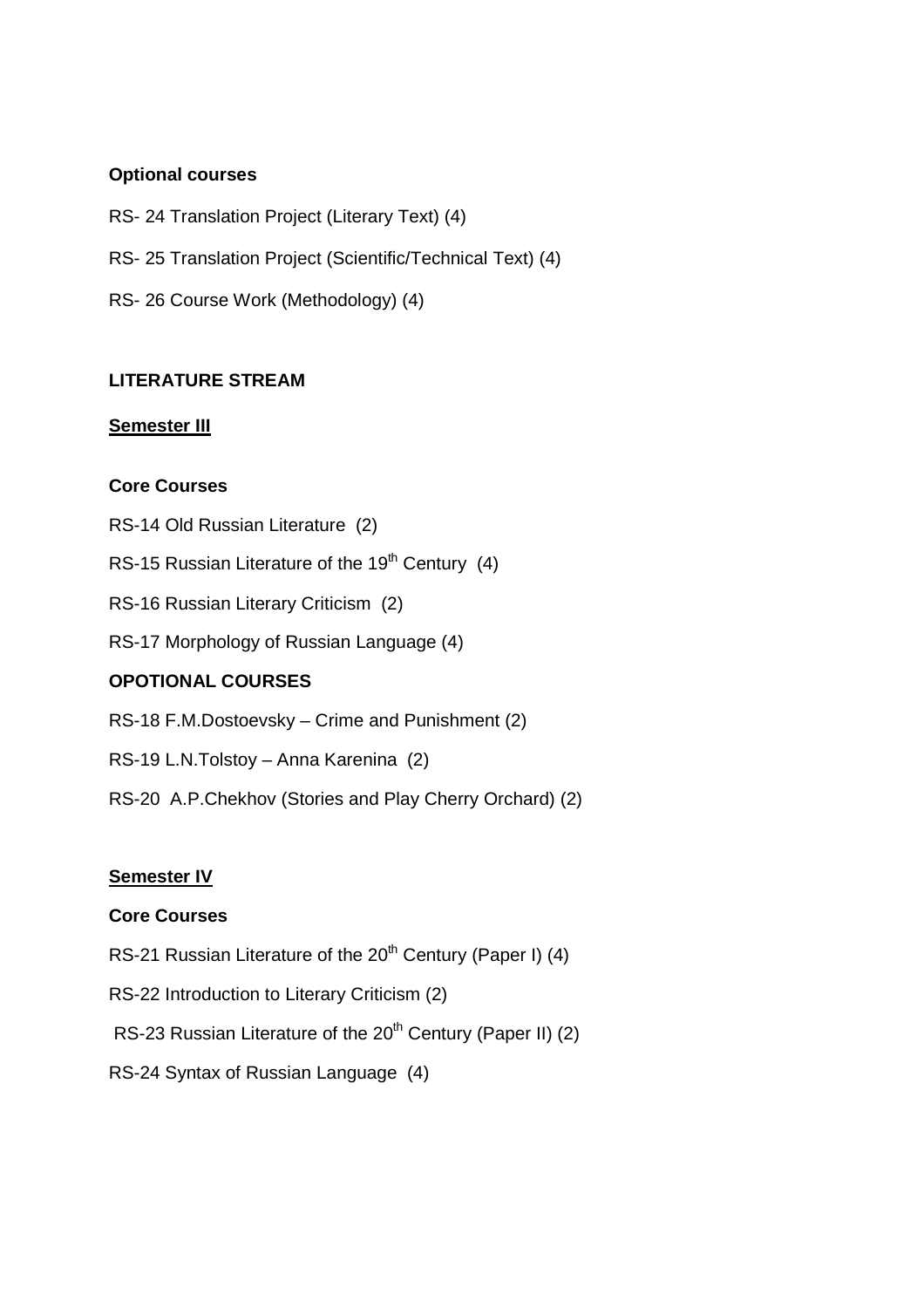#### **Optional Courses**

RS-25 Russian Formalism (2)

RS-26 Ivan Bunin- Dervnya, Gentleman from San Francisco (2)

RS-27 Boris Pasternak, Doctor Zhivago (2)

**Syllabus in detail for M.A. Part I (Semester I and II) to be implemented with effect from Academic Year 2013-14** 

| <b>Semester I</b>                                              |                  |
|----------------------------------------------------------------|------------------|
| <b>Core Courses</b>                                            | <b>Credits</b>   |
| <b>RS-1 Language Skills and Usage</b>                          | 4                |
| <b>RS-2 Introduction to Linguistics</b>                        | 4                |
| RS-3 Stranovedeniye (19 <sup>th</sup> Century Russia)          | $\mathbf{2}$     |
| RS-4 19 <sup>th</sup> Century Russian Literature (an Overview) | $\mathbf{2}$     |
| <b>Optional Courses</b>                                        |                  |
| <b>RS-5 History &amp; Culture of Russia</b>                    | $\mathbf{2}$     |
| <b>RS-6 Russian Architecture &amp; Painting</b>                | $\mathbf{2}$     |
| <b>RS-7 Translation Practice</b>                               | 4                |
| <b>Course Contents</b>                                         |                  |
| RS-1 Language Skills & Usage                                   | <b>4 Credits</b> |

This course is designed to helpmthe learner to develop his/her language skills both oral and written. The learner will study texts and do exercises specially designed to develop his/her ability to speak and write in Russian on such topics as the seasons of a year, nature, theatre/cinema, festivals, sports etc.; will be exposed through internet to current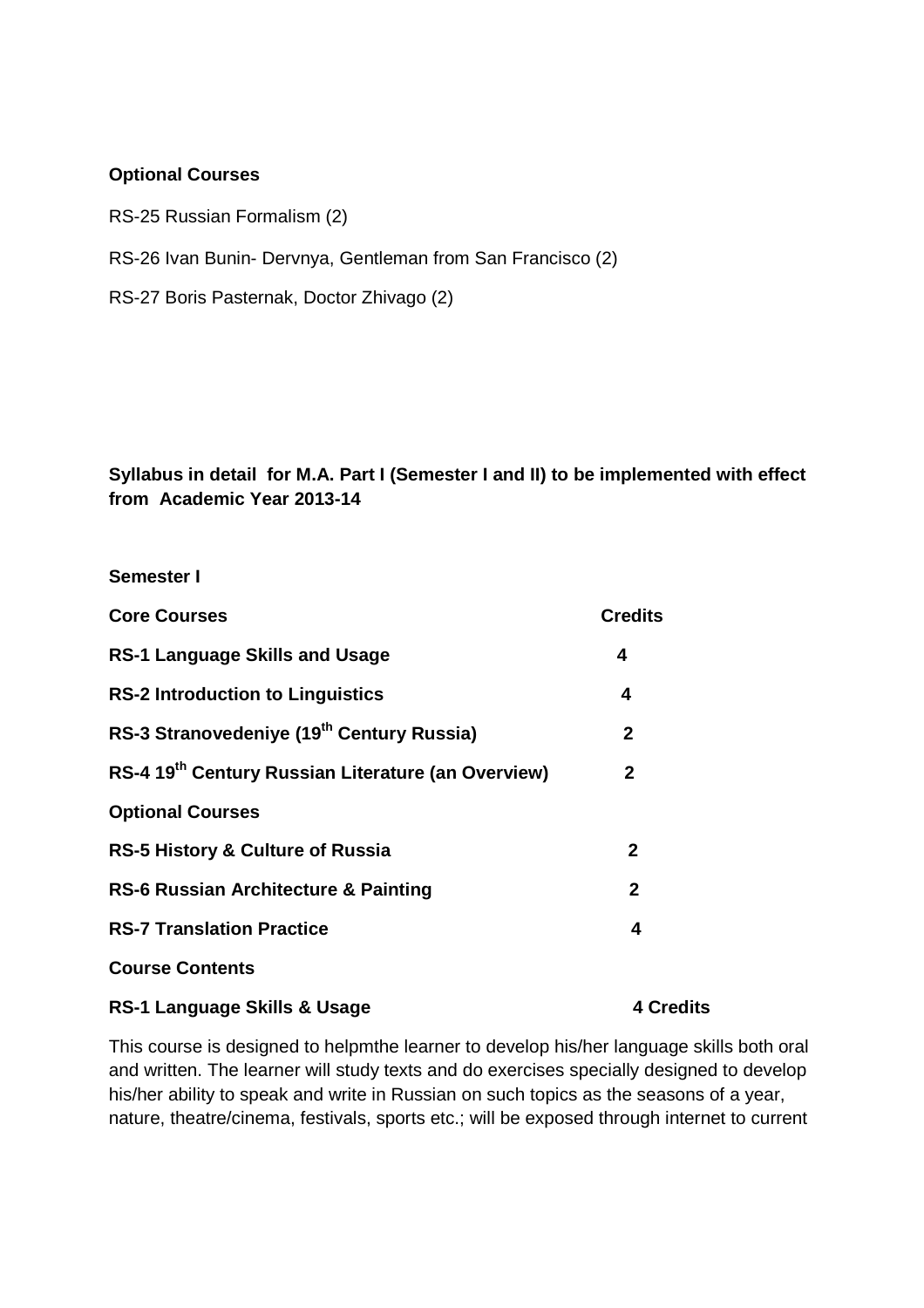topics appearing in Russian news papers. The courses will contain communicative exercises involving correct use of Case-endings, Verbs of Mtions and Aspects of verbs.

Prescribed/Recommended Material:

Пособие по развитию наввыков устной речи под редакцией В,М. Матвеевой Издво «Высшая школа». М., 1072

Практическое пособие по развитию навыков письменной речи. Под ред. В.В.Добровольской, Изд-во московского ун-та, М., 1977

Синяя Звезда (Рассказыи сказки русских и зарубежных писателей с заданиями и упражнениями для иностранциев, изучающих русский язык) Н.С.Новикова, О.М.Щербакова, Изд-во Флинта, Наука, М. 2006

Глагол в тексте, Н.С.Новикова, О.М.Щербакова, Изд-во Флинта, Наука, М., 2006

Виды глакола в русском языке, Методические указания и упражнения для слушателей XVII международного семинара преподавателей русского языка стран Азии, Африки и Латинской Америки, М., 1977.

#### **RS-2 Introduction to Linguistics 4 Credits**

This course will introduce the learner to various theories of origin of language, nature and structure of language as a whole, classification of languages etc.

Prescribed/Recommended Material

Введение в языкознание, В.Н.Головин, Высшая школа, М., 1983.

# **RS-3 Stranovedeniye (19th Century Russia) 2 Credits**

The course will give an overview of the historical development of Russia in the 19<sup>th</sup> century bringing out important milestones in the political, social and cultural development/It will acquaint the learner with various political, social anf cultural movements of 19<sup>th</sup> century, bringing out their significance

Prescribed/Recommended Material

Страницы Истории, С.Н.Сыров, Изд-во Русский язык, М., 1975

Из истории русской культуры, А.Л.Кузнецова,М.Н.Кожевникова и др. Книга для чтения, Изд-во Русский язык, М., 2007

Russia, A glimpse of History & Culture, Dr.Chetan Thakar, Sadhana Prakashan, Pune, 2009.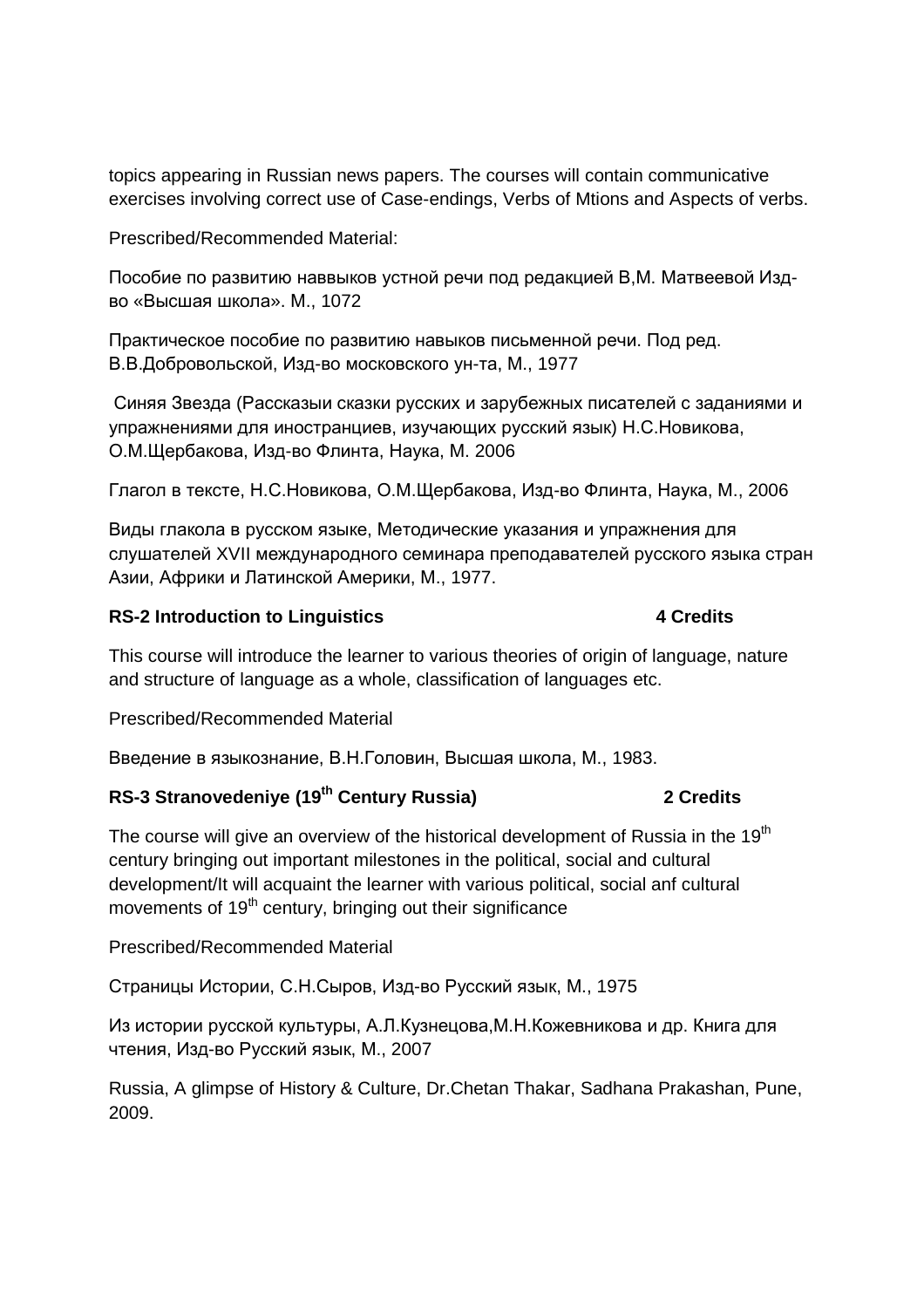## **RS-4 19th Century Russian Literature (an Overview) 2 Credits**

History of 19<sup>th</sup> century Russian literature acquainting the learner with the life and works of important 19<sup>th</sup> century Russian writers, their contribution to Russian literature Study in detail of some important  $19<sup>th</sup>$  century literary works, Overview of various  $19<sup>th</sup>$  century literary movements

Prescribed/Recommended Material

История русской литературы X – XX вв. В.И.Кулешёв, Русский язык, М., 1989

Русская литература 19 века, Учебное пособие, Л.П.Кременцов, Флинта,Наука, М., 2005.

Notes & Hand-outs given by the teacher

## **Optional Courses**

#### **RS-5 History & Culture of Russia 2 credits**

Study of a few important stages/landmarks in the historical & cultural developments in Russia: e.g. Acceptance of Christianity, Tatar-Mongol invasion of Rus, Rise of Moscow principality as a political, economic & cultural centre, Peter's reforms etc.

Prescribed/Recommended Material

Страницы Истории, С.Н.Сыров, Изд-во Русский язык, М., 1975

Средневековая Москва, Учебное пособие, О.М.Щербакова, Флинта, Наука, М., 2007

Из истории русской культуры, А.Л.Кузнецова,М.Н.Кожевникова и др. Книга для чтения, Изд-во Русский язык, М., 2007

Russia, A glimpse of History & Culture, Dr.Chetan Thakar, Sadhana Prakashan, Pune, 2009.

#### **RS-6 Russian Architecture & Painting 2 Credits**

Trends in Russian architecture and painting from  $11<sup>th</sup>$  century to  $19<sup>th</sup>$  century. Special reference to architectural ensembles of Old Rus, the Golden Ring, architecture & painting of 14-15<sup>th</sup> centuries. Acquainting students with with works of famous Russian painters.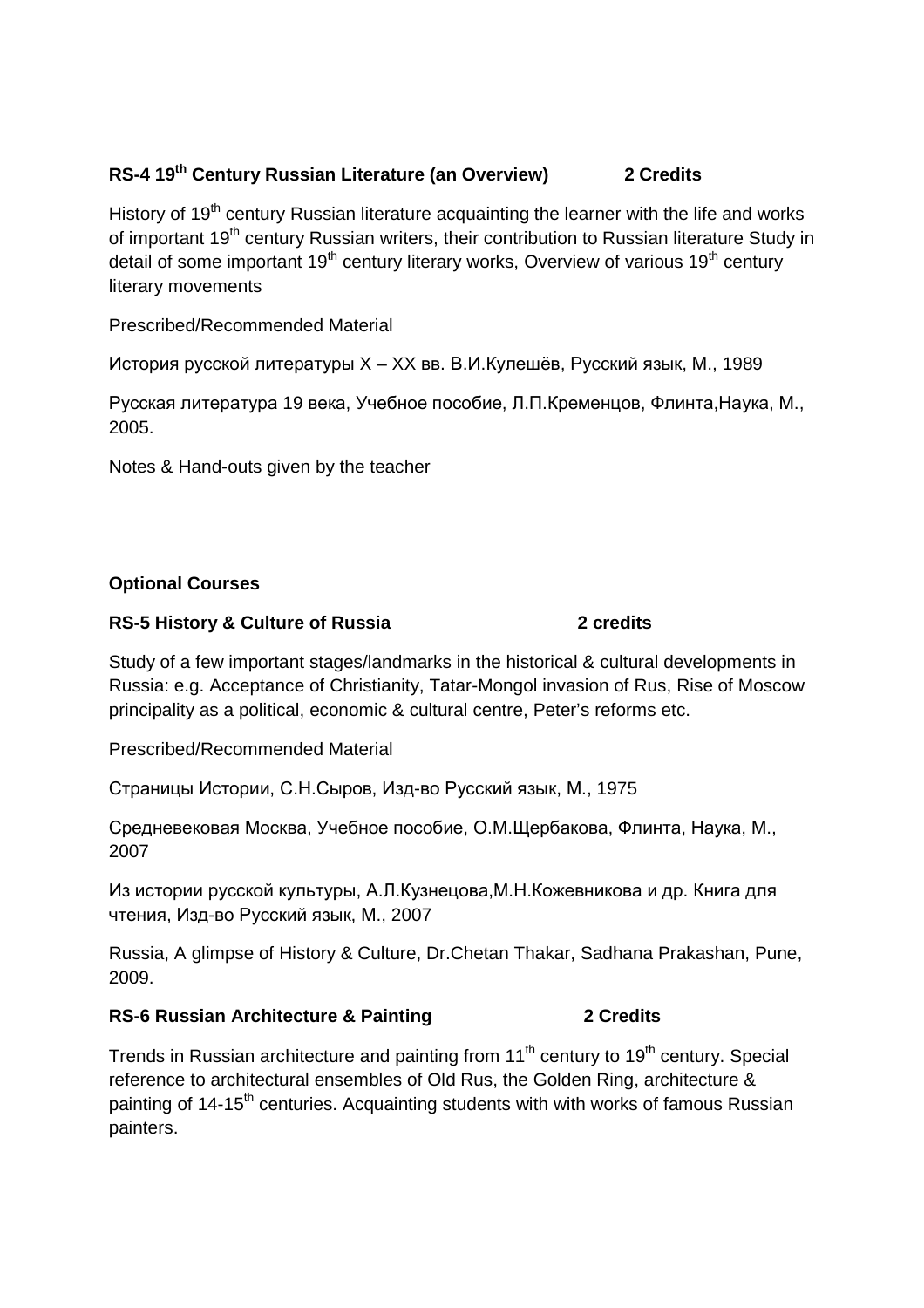Prescribed/Recommended Material

Страницы Истории, С.Н.Сыров, Изд-во Русский язык, М., 1975

Из истории русской культуры, А.Л.Кузнецова,М.Н.Кожевникова и др. Книга для чтения, Изд-во Русский язык, М., 2007

Русское искусство X – начала XX века. М.М.Алленов, О.С.Евангулова и др. Изд-во Искусство, М., 1989

Изобразительное искусство, Е.С.Рожкова и др. Изд-во Просвещение, М., 1969

#### **RS-7 Translation Practice 4 Credits**

This course is will not just provide practice of translation from Russian into English and vice versa. Translations from English into Russian will be used as a means of assimilating advanced Russian grammar structures, as an aid for developing in students ability to think in Russian. Emphasis therefore will be given on translation from English into Russian.

Prescribed/Recommended Material

Пособие по переводу для лиц, говорящих на английском языке. Г.И.Прядусова, Русский Язык, М., 1988

Practical Course of Translation, Russky Yazyk Publishers, Moscow, 1990

Course material prepared by teachers of Department.

#### **Semester II**

| <b>Core Courses</b>                                             | <b>Credits</b> |
|-----------------------------------------------------------------|----------------|
| <b>RS-8 Language Skills and Usage</b>                           | 4              |
| RS-9 Russian Phonology, Phonetics, Lexicology of Russian        |                |
| Language                                                        | 4              |
| RS-10 Stranovedeniye (20 <sup>th</sup> Century Russia)          | $\mathbf{2}$   |
| RS-11 20 <sup>th</sup> Century Russian Literature (an Overview) | $\mathbf{2}$   |
| <b>Optional Courses</b>                                         |                |
| <b>RS-12 Theory &amp; Practice of Translation</b>               | 4              |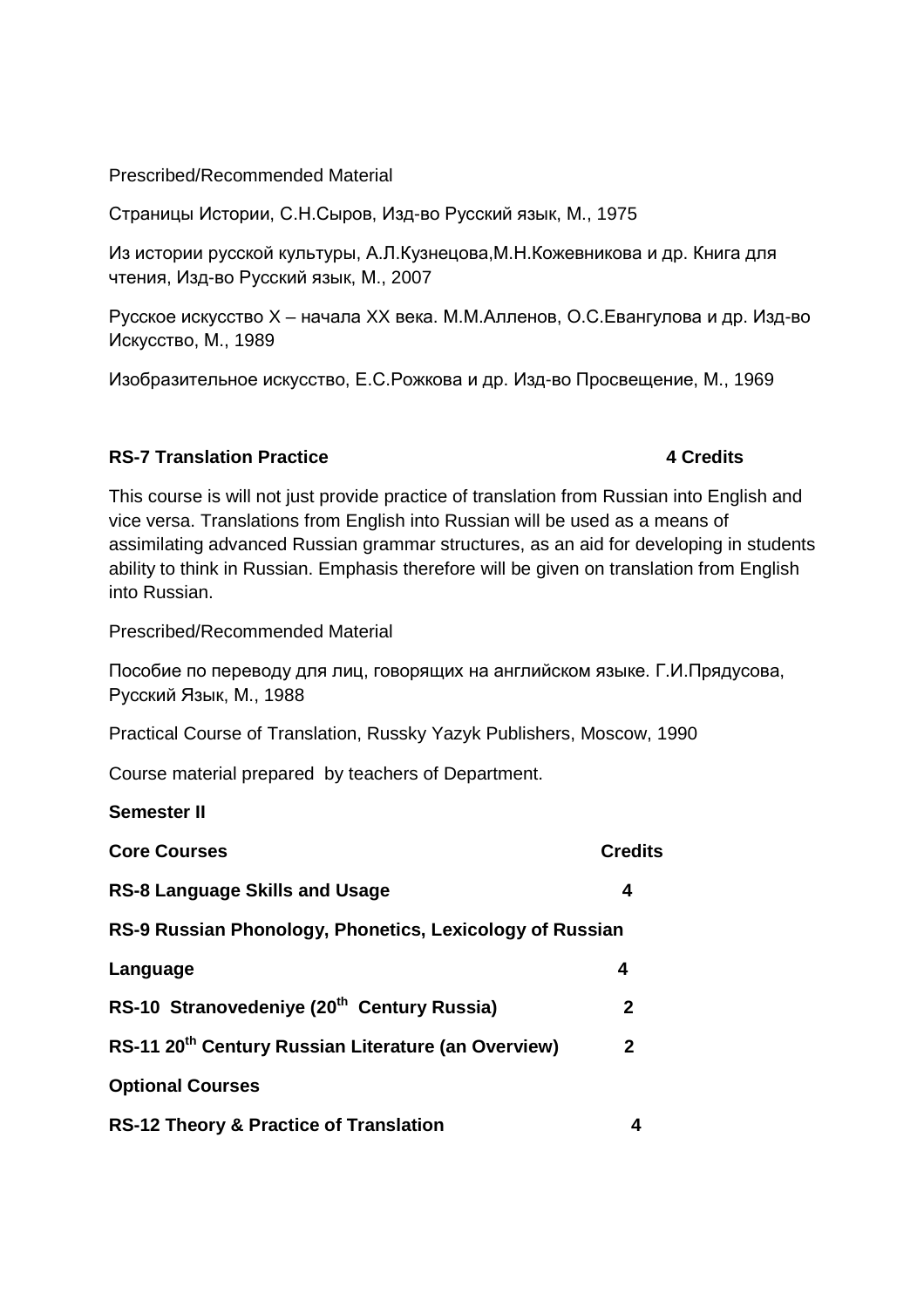## **RS-13 Commercial Russian & Business Correspondence 4**

#### **Course Contents**

## RS-8 Language Skills and Usage **4 Credits**

The objective of this course is the development of language skills through specially adapted literary texts, texts reflecting culture, customs and way of life of Russian people, consolidation and further development of learners' ability to use the correct forms of verb by imparting a deeper knowledge of the Aspects of verbs and Verbs of motion.

Prescribed/Recommended Material

Русский язык как иностранный, С.А.Вишняков, Изд-во Флинта, Наука, М. 2005

Употребление фидов глагола, О.П.Рассудова

Учим русский через сказку, М.Я.Блох и др. Изд-во Флинта, Наука, М., 2005

Verbs of Motion, L.Muravyova

## **RS-9 Russian Phonology, Phonetics; Lexicology of Russian Language 4 Credits**

This course will acquaint learners with the science of Russian speech sounds, their production and classification. The course will also acquaint the learners with basic theoretical concepts & terminology of Lexicology of Russian language. It will contain exercises aimed at enabling the learners to use correctly the lexis of Russian language.

Prescribed/Recommended Material

Русский Язык: фонетика, фонология...Орфография, Учебное Пособие, В.Н.Мусатов, Изд-во Флинта, Наука, М., 2006

Лексикология, Учебное Пособие под ред. Е.Н.Зиновьевой, Изд-во Флинта, Наука, М., 2006

Когда не помогают словари, Часть I, II Практикум по лексике современного русского языка, Э.В.Аркадьева и др., Изд-во Флинта, Наука, М., 2006.

## **RS-10 Stranovedeniye (20th Century Russia) 2 Credits**

An overview of the historical development of Russia in  $20<sup>th</sup>$  century. The course will bring out important milestones in the political, social, economic and cultural developments in Russia in the  $20<sup>th</sup>$  century.ie. various stages in the development of Soviet society, perestroika, post perestroika Russia etc.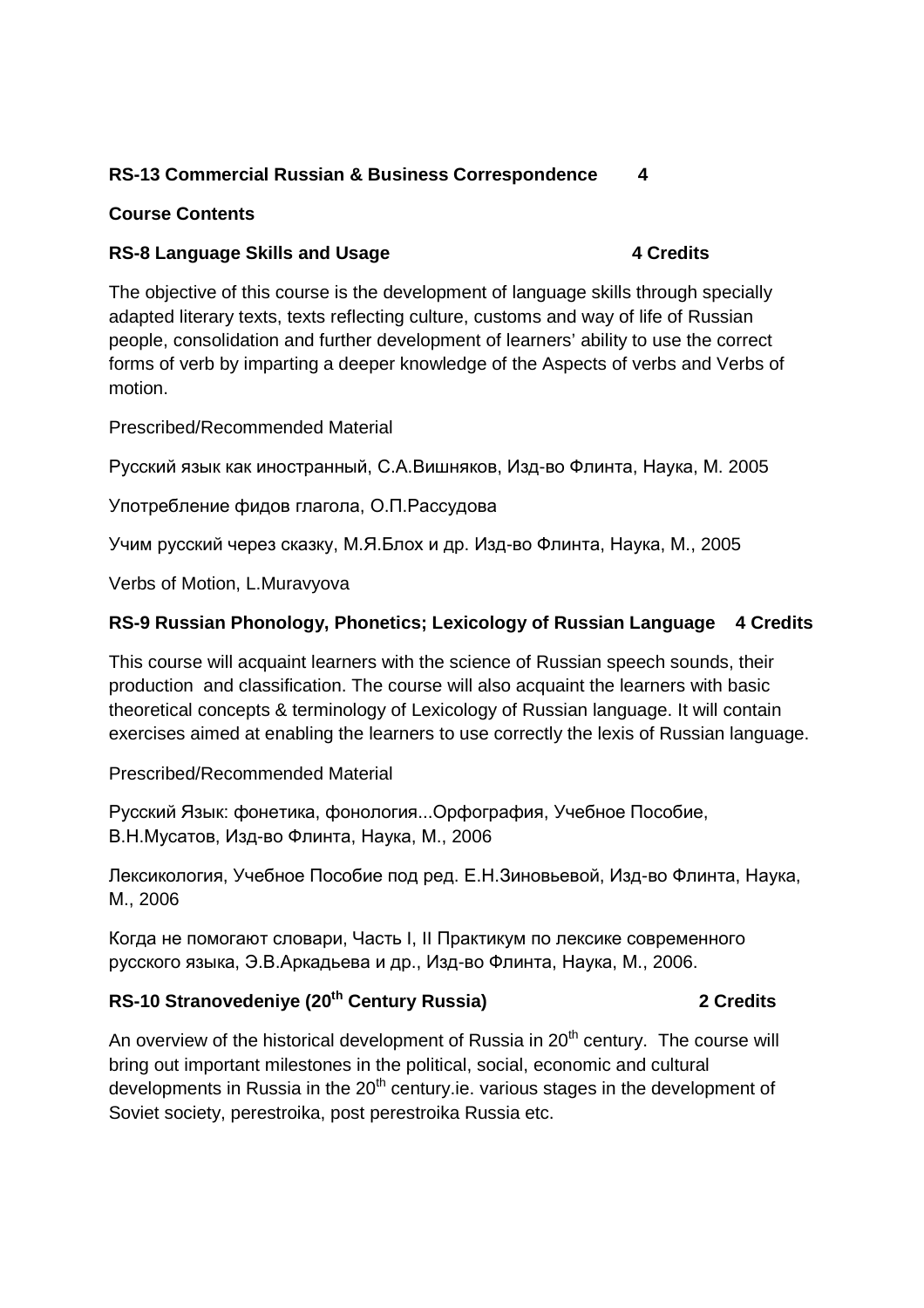#### Prescribed/Recommended Material

Россия : век XX Страницы истории под ред. Б.Я.Табачникова, Воронеж, 1997

История СССР, Учебник, «Просвещение», М., 1990

Notes/Hand-outs given by the teacher

## **RS-11 20<sup>th</sup> Century Russian Literature 2 Credits 2 Credits**

History of  $20<sup>th</sup>$  century Russian literature acquainting the learner with the life and works of important 20<sup>th</sup> century writers and poets, their contribution to Russian and world literature. Introducing the learner with various literary movements prevalent in Russia at the end of the  $19<sup>th</sup>$  and the beginning of the  $20<sup>th</sup>$  century.

#### Prescribed/Recommended Material

Русские писатели XX века: от Бунина до Шукшина под ред. Н.Н.Беляковой и М.М.Глушковой, Изд-во Флинта, Наука, М., 2006

Русская литература XX века. Под ред. В.П.Журавлёва, «Просвещение», М., 2003

#### **RS-12 Theory and Practice of Translation 4 Credits**

## The course provides an overview of various theories of translation put forward and developed over last couple of centuries. Practice includes translation of specially selected texts (non-technical as well as technical) from Russian into English and vice versa. The non-technical texts will be selected keeping in view the need to develop the communicative competence of the leaners.

Prescribed/Recommended Material

The Theory and Practice of Translation, Eugen Naida & C.R.Taber

The Art of Translation T.Savory

Введение в теорию перевода. А.В.Фёдоров, Изд-во Литературы на иностранных языках, М., 1958

Читаем и переводим газеты и журналы, Учебное пособие, Е.В.Полищук и др. Издво Флинта, Наука, М., 2004

Сборник упражнений по переводу с английского языка на русский, Изд-во московского ун-та, 1970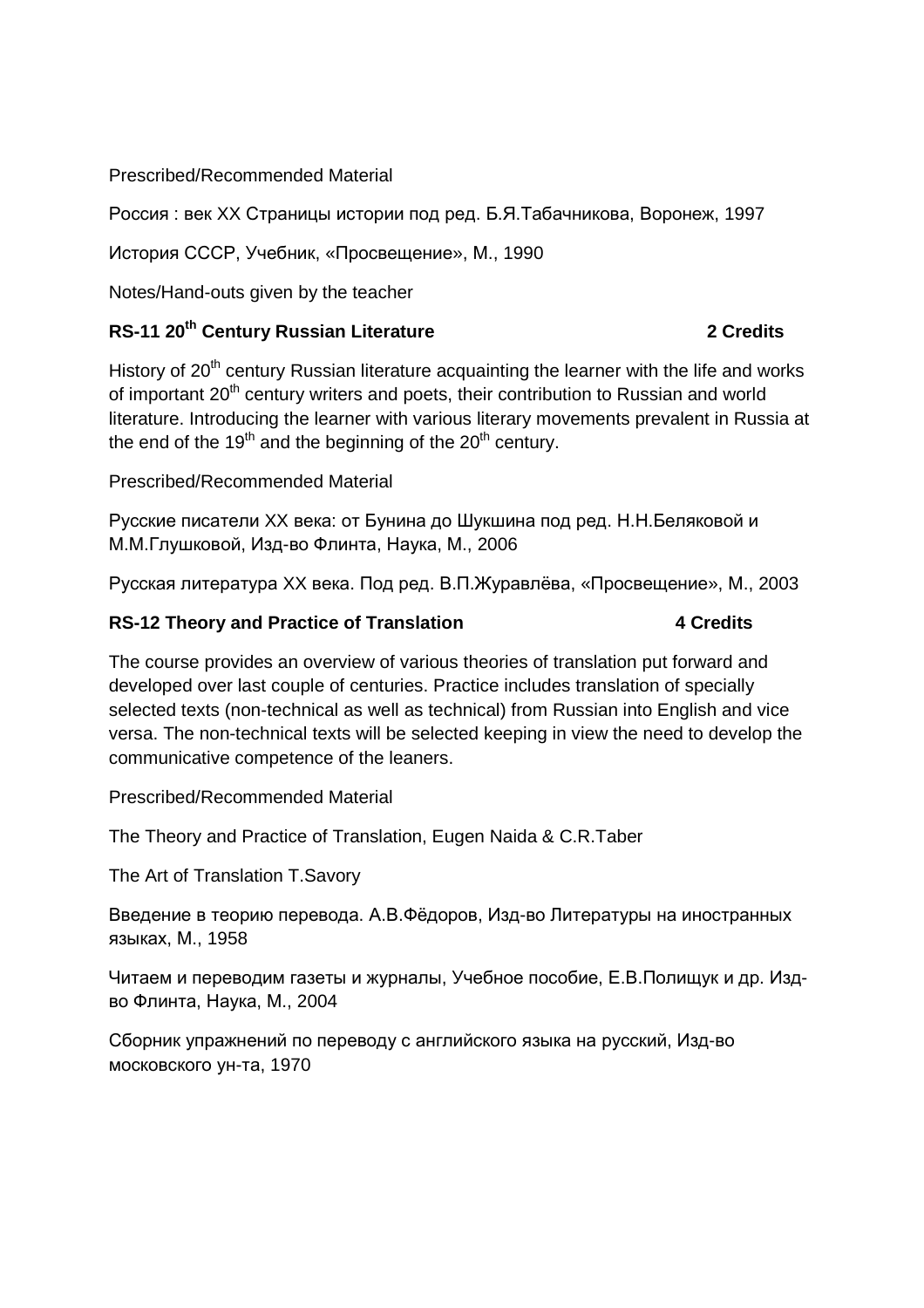#### **RS-13 Commercial Russian and Business Correspondence 4 Credits**

This course acquaints learners with business and commercial vocabulary and speech patterns, business correspondence, day to day conversation, translation of commercial documents, advertisements etc.

Prescribed/ Recommended Material

Talking business in Russian, 16 lessons on Speech Development, Progress, Moscow

Русский язык для бизнесменов, Интенсивный курс, Л.И.Еремина и др., Русский Язык, М., 2002

Деловая переписка с иностранными фирмами, Практическое пособие,Изд-во Имидж, М., 1991

Этикет русского письма, А.Акишина и др. Русский Язык, М., 1986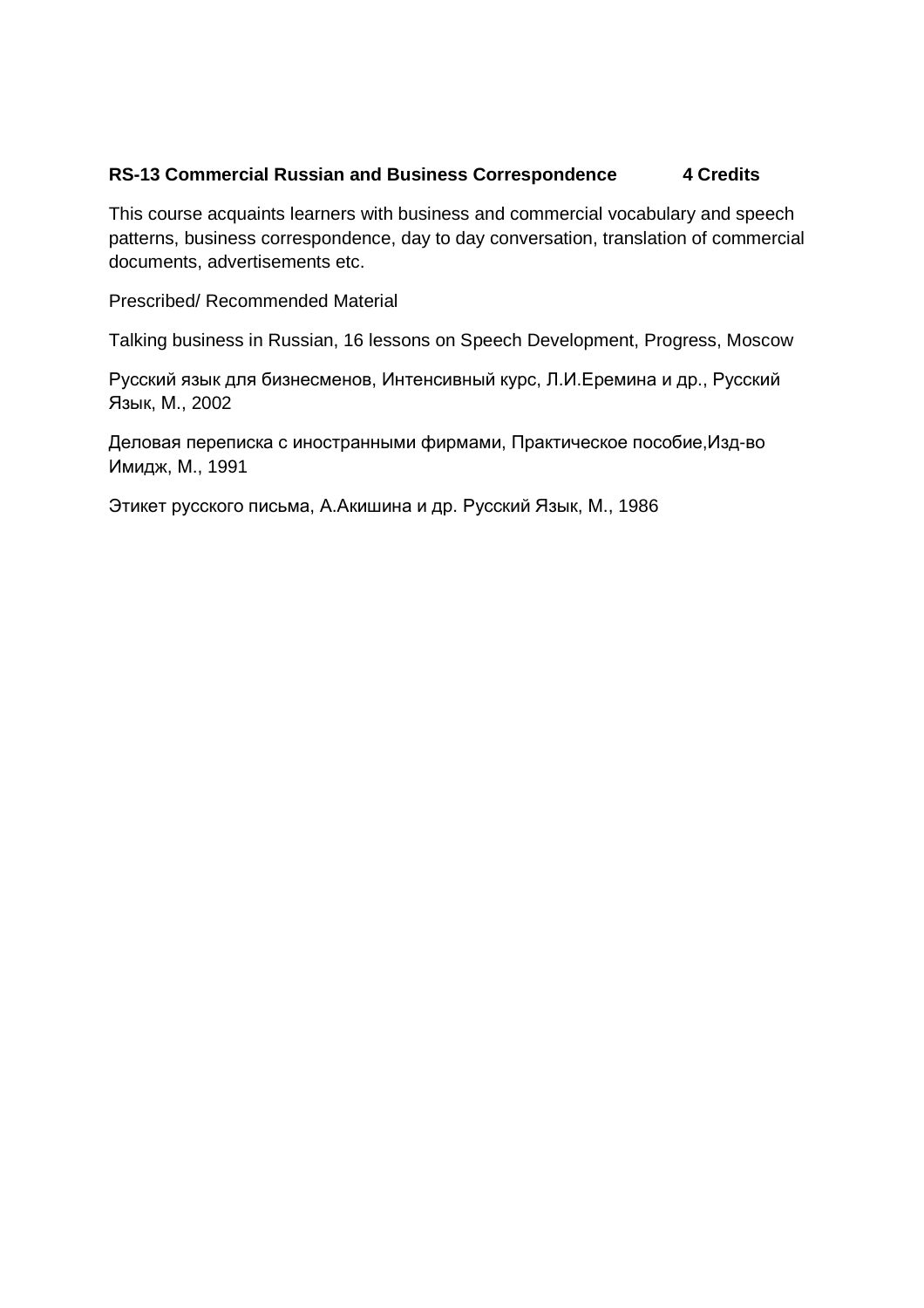## **TRANSLATION & DIDACTICS STREAM**

#### **Semester III**

| <b>Core Courses</b>                                  | <b>Credits</b> |
|------------------------------------------------------|----------------|
| RS-14 Methodology of Teaching Russian                |                |
| as a Foreign Language (Theory)                       | 2              |
| RS-15 Morphology of Russian Language                 | 4              |
| RS-16 Theory and Practice of Translation (Paper I)   | 4              |
| RS-17 Advanced Practical Grammar (A Remedial Course) | $\overline{2}$ |
| <b>Non Core Courses</b>                              |                |
| RS-18 Word Formation in Russian Language             | 4              |
| RS-19 Study of News Paper & Socio-Political Texts    | $\overline{2}$ |
| RS-20 Translation Practice (Technical Texts)         | 2              |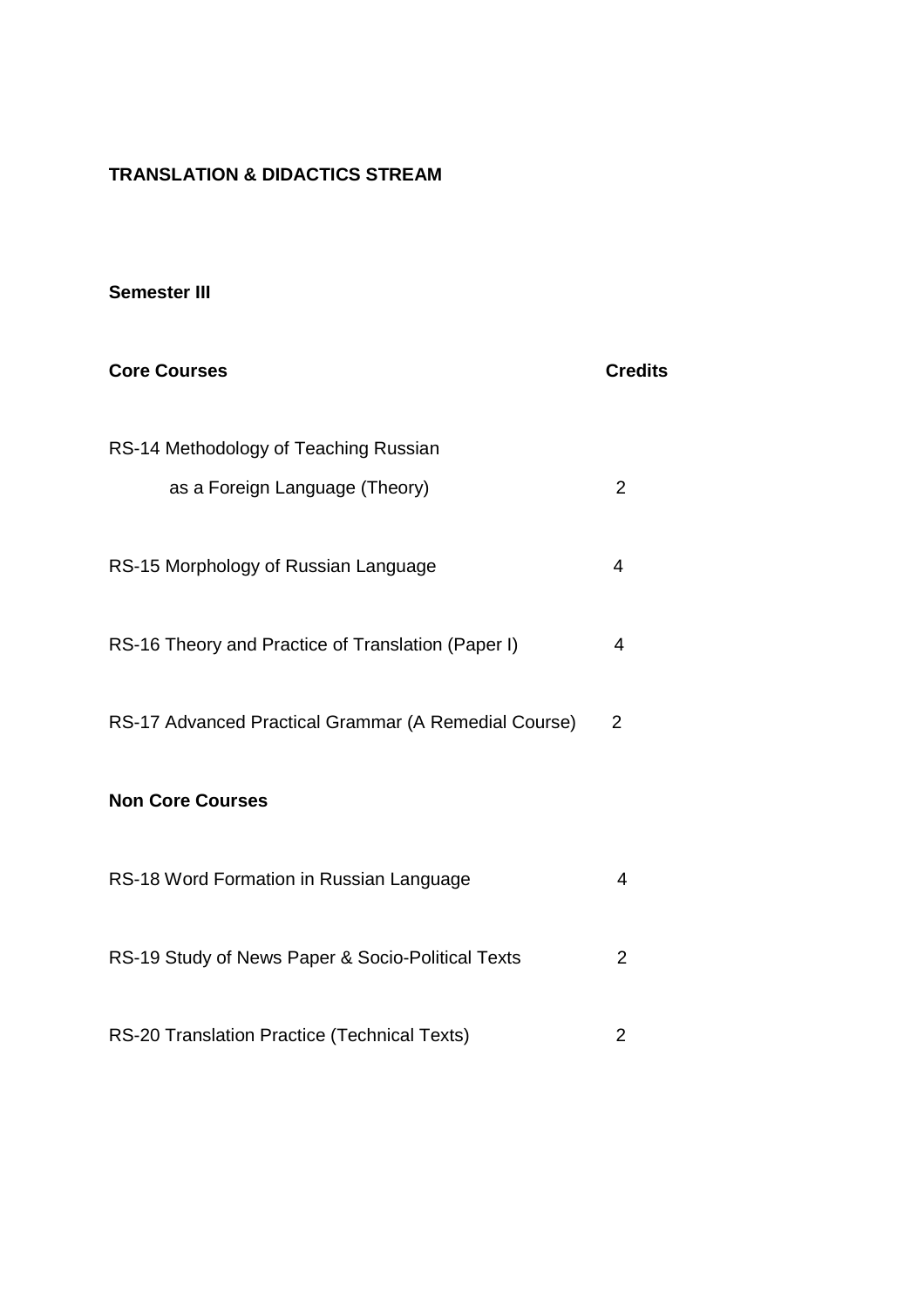## **RS-14 Methodology of Teaching Russian as a Foreign Language (Theory) 2 Credits**

A didactic course aimed at introducing the students to pedagogical principles in general and application of these principles in teaching of a foreign language (Russian in particular). Role and significance of short term and long term memory, recall, attention span and also role of teacher, teaching aids in teaching of Russian language. Different methods of teaching, types of exercises, time management in the classroom etc.

## **Recommended Material**

- 1. Methodology of Teaching Russian, M.P.Pande & L.I. Beryozovskaya, CIEFL Publication, Hyderabad.
- 2. Методика Преподавания Русского Языка, М. Вагнер, Владос, М., 2002. Стр. 12-79
- 3. Медодика Преподования Русского Языка Иностранцам, С.Г.Бархударов

## **RS-15 Morphology of Russian Language 4 Credits**

A scientific exposition of the Morphology of Russian language. While teaching Morphology the fact that the students are not the native speakers of Russian language will be taken into consideration. All parts of speech, their classification will be the main topics of the course. The course will also involve practical exercises in Morphology.

#### **Recommended Material**

- 1. Современный Русский Язык, Морфология, Л.К.Калинина, А.В.Аникина
- 2. Современный Руссий Язык, под ред. Д.Е.Розенталь
- 3. Современный Русский Язык, Часть 2, Галкина Фёдорук
- 4. Сборник Упражнений по Морфологии, П.Окопь и В.И.Половникова, Числительные, Наречие, Из-во МГУ, 1964

#### **RS-16 Theory and Practice of Translation (Paper I) 4 Credits**

Introduction of students to the basic concepts in the discipline of Translation Theory. Definition of translation, types of translation, significance of translation activity. Study of selected published translations (Russian-English Language Pair) of Russian literary works (or passages form such translations), as also the Study of translations of non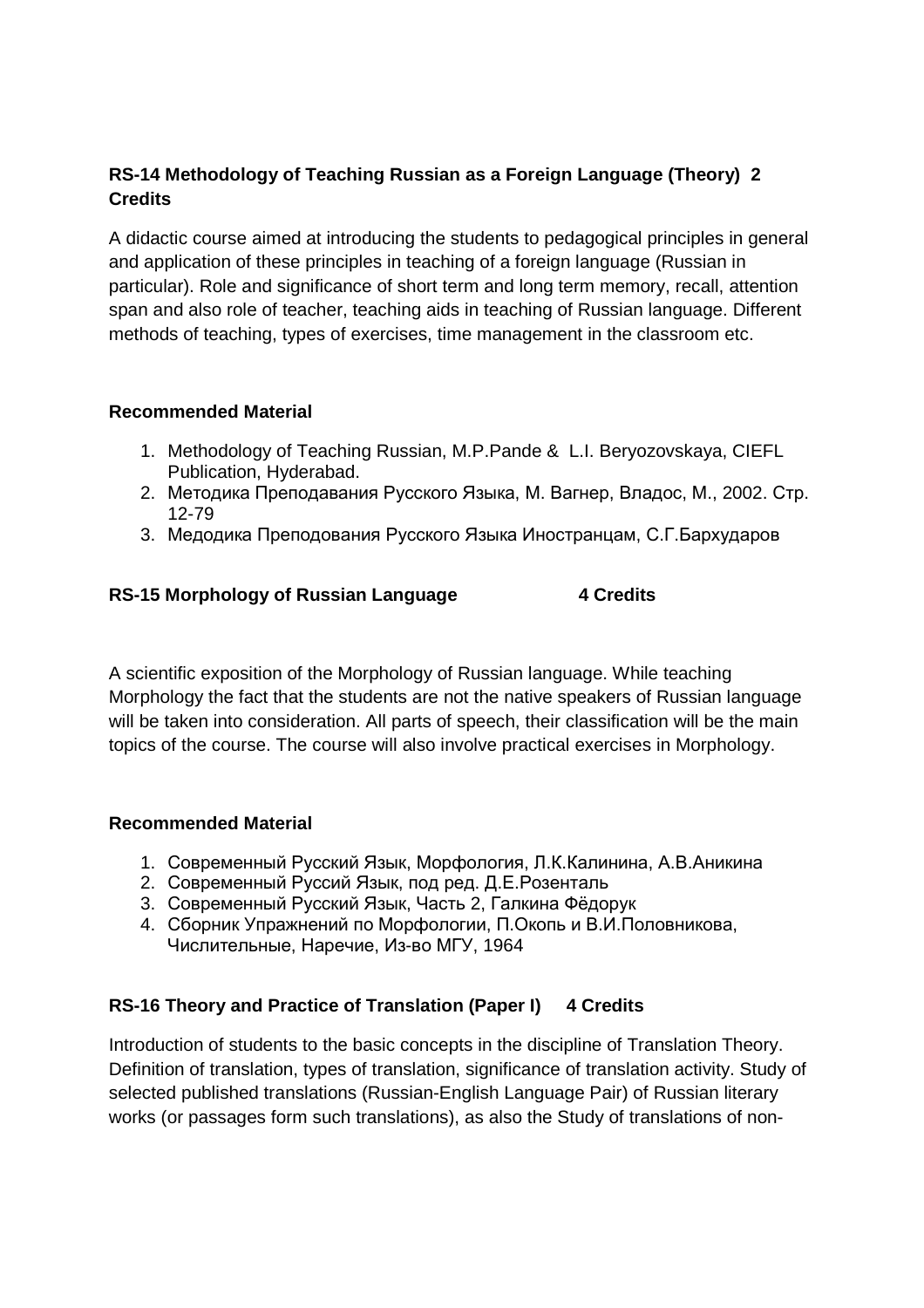literary texts with a view to bring out the techniques used by translators to tackle various difficulties encountered in the process of translation. Actual translation practice.

#### **Recommended Material**

- 1. Введение в теорию перевода, (лингвистические проблемы) А.В.Фёдоров Изд-во литературы на иностранных языках, М., 1958
- 2. Лингвистика перевода, В.Н.Комиссаров
- 3. 0Some Problems of Translation Theory and Practice, R.M.Bakaya, JNU pub. New Delhi, 1977
- 4. Hand outs given by teachers

## **RS-17 Advanced Practical Grammar (A Remedial Course) 2 Credits**

Grammar Aspect – Prefixed Verbs : Use of Verbs Брать, Ставить, Смотреть, Читать, Говорить, Дать, Писать, Платить, Работать, Слушать etc. with prefixes. Cases of use of prefixed verbs in metaphorical sense, Expression of Temporal Relations in a simple sentence

Speech Aspect – Development of Speech on following possible topics - Семья, Образование, Работа, Свободное Время, Отдых, Путешествие, Социальные Проблемы, Политика и Экономика, Наука в Современном Обществе, Искусство и Духовная Культура

**(If required)** Revision and practice of Russian case system (declension of nouns, adjectives etc. with various prepositions)

#### **Recommended Material**

- 1. Человек в Современном Мире, ЮА.Кумбашева, Учебное Пособие по Развитию Речи, ФлинтаюНаука, М., 2006.
- 2. Сборник упражнений по лексике русского языка, Амиантова Э.И. и др., Издво Русский Язык, М., 1975.

#### **RS-18 Word Formation in Russian 4 Credits**

# Formation of words in Russian, a review of various techniques of word formation and practice exercises to improve the vocabulary of students

## **Recommended Material**

1. Современный Русский Язык, Е Земская, 1973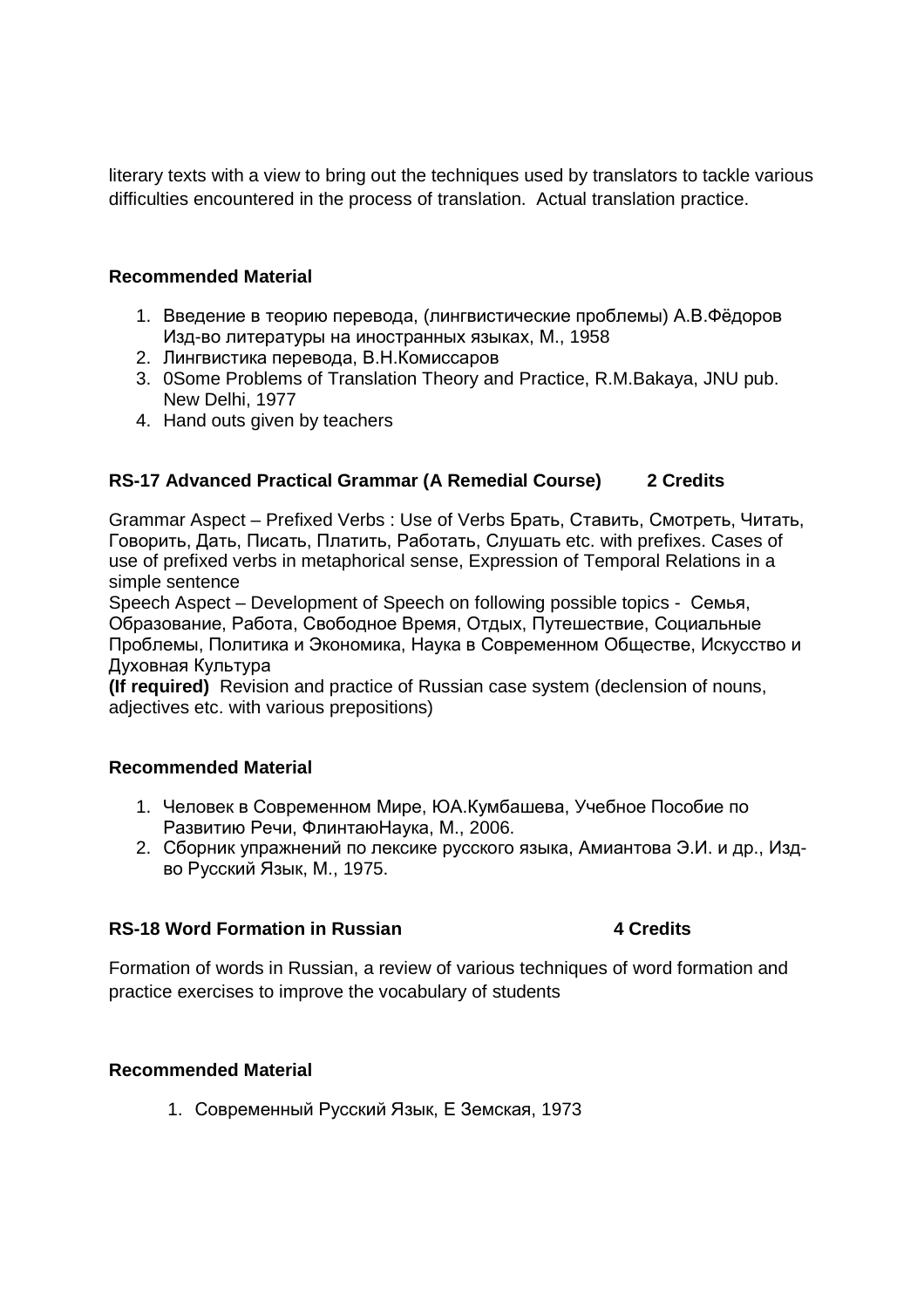2. Русская Грамматика под ред. Н.Ю.Шведовой и В.В.Лопатина, М., Русский Язык, 1990

#### **RS-19 Study of News Paper &Socio-Political Texts 2 Credits**

Study of texts on current topics in Russian newspapers as also of news papers articles and articles appearing in Russian journals with a view to keep abreast of the current issues/problems being discussed in Russian press.

#### **Recommended Material**

- 1. Читаем и Переводим Газеты и Журналы, Учебное Пособие,Е.В.Полищук и другие, «Флинта» «Наука», М., 2004
- 2. Electronic versions of various Russian news papers and journals

#### **RS-20 Translation Practice (Technical Texts) 2 Credits**

Study of translations of technical texts (Russian-English as well as English-Russian translations) prepared for industry by various professional translators. Possibility of involving students in professional translation activity will be explored.

#### **Recommended Material**

1. Hand outs given by teacher

**Semester IV** 

| <b>Core Courses</b>                            | <b>Credits</b> |
|------------------------------------------------|----------------|
| RS-21 Methodology of Teaching Russian as       |                |
| a foreign language (Theory and Practical Work) | 4              |
| RS-21 Syntax of Russian Language               |                |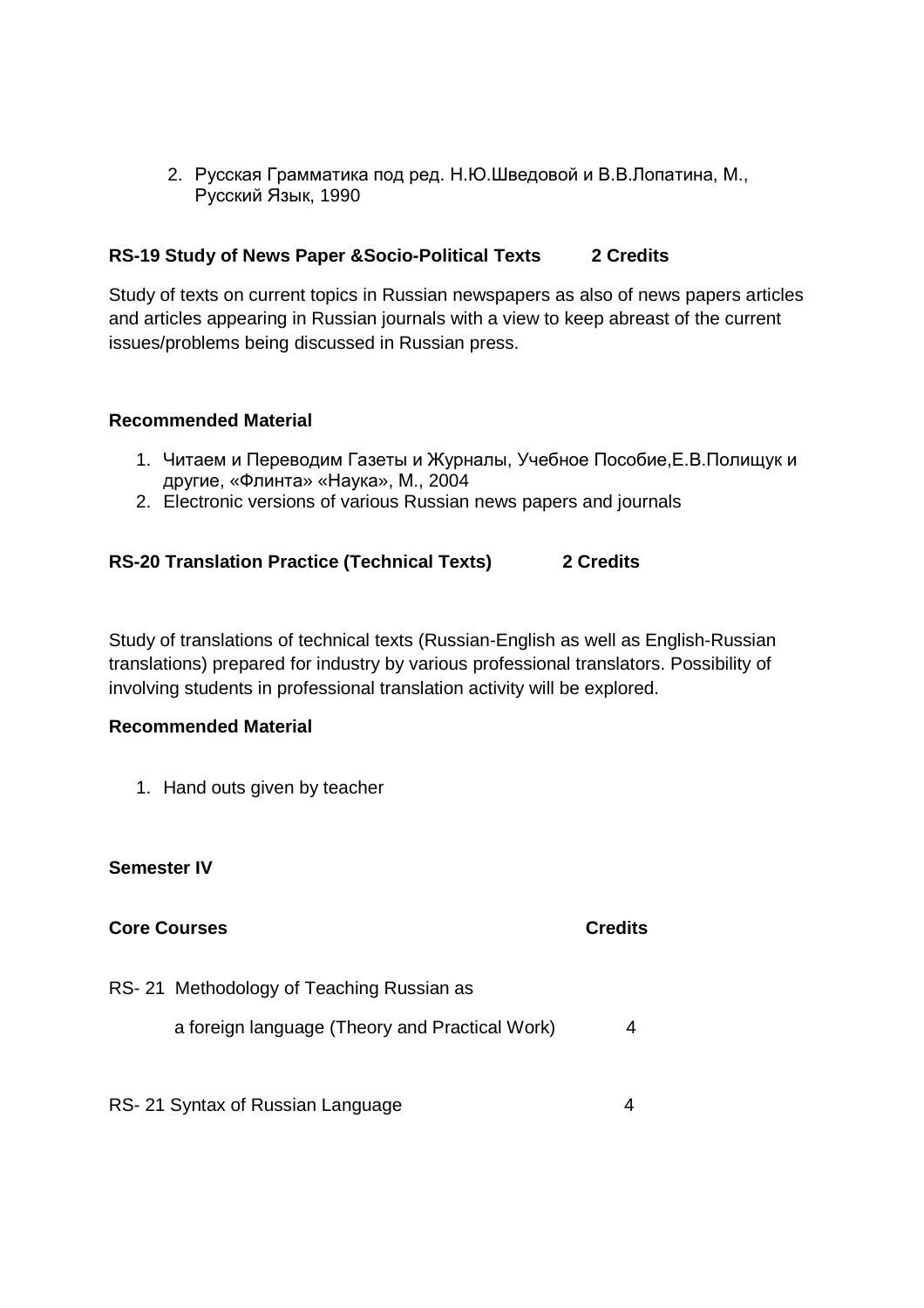| RS-23 Theory and Practice of Translation (Paper II)   | 4 |
|-------------------------------------------------------|---|
| <b>Non Core Courses</b>                               |   |
| RS-24 Translation Project (Literary Text)             |   |
| RS-25 Translation Project (Scientific/Technical Text) | 4 |
| RS-26 Course Work (Methodology)                       |   |

#### **RS- 21 Methodology of Teaching Russian as a Foreign Language (Theory & Practical Work) 4 Credits**

Study of methodology of teaching different parts of speech of Russian language-Nouns, Pronouns, Adjectives & their declensions, Verbs, Aspects of Verbs, Verbs of Motion etc. The students will attend certificate course classes and observe, take notes, discuss lesson plan with teachers, make their own pedagogical plans and conduct classes for practice

## **Recommended Material**

- 1. Методика преподавания русского языка, М.Вагнер, Владос, М., 2002 стр. 79-371
- 2. Статьи по методике преподавания публикуемые в журнале Русский язык за рубежом и в других журналах

## **RS-22 Syntax of Russian Language 4 Credits**

Introduction to the Russian theories of syntactic structure, components of a sentence, formation of word combinations, sentences, classification of various types of sentences, rema, tema and classification of word combinations, sentences

## **Recommended Material**

- 1. Синтаксис современного русского языка, Н.С.Валгина
- 2. Современный русский язык- синтаксис, В.А.Белошапкова
- 3. Современный русский язык, часть 2, под ред. Галкиной-Фёдорук

## **RS-23 Theory and Practice of Translation (Paper II) 4 Credits**

Introduction to the modern theories of translation – polysystem theory, analysis of translation from cultural studies angle etc. Translation practice on an advanced level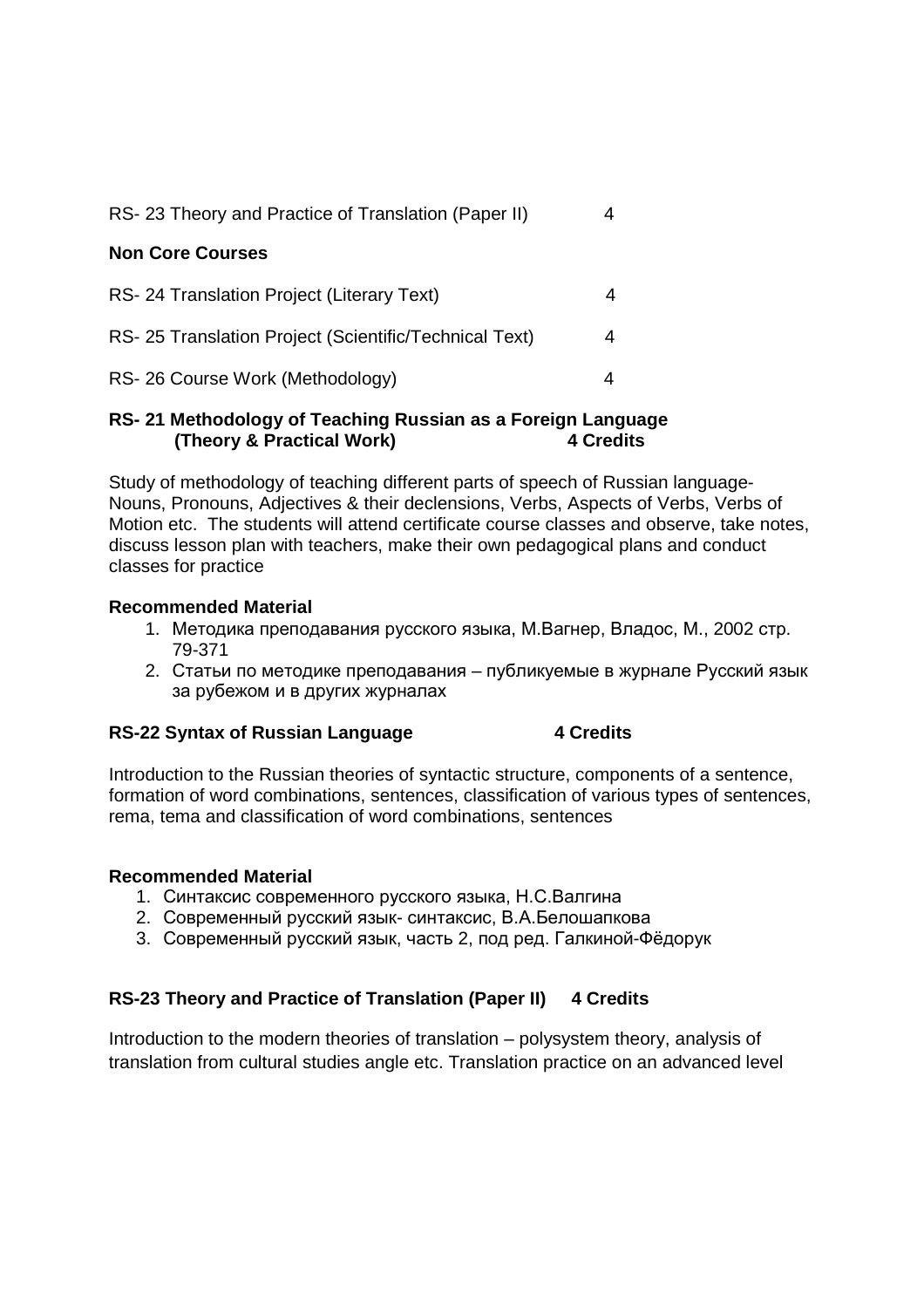#### **Recommended Material**

- 1. Introducing Translation Studies: Theories and applications, Routledge, London and New York, 2001
- 2. Hand-outs provided by the Department

## **RS-24 Translation Project (Literary Text) 4 Credits**

Students will be required to translate from Russian into English/Marathi a work (or works) of Literature (Approx. 30-50 pages) and present a paper on the translation process involved and problems encountered and tackled. The students will be encouraged to publish their translation in a suitable literary journal.

## **RS-25 Translation Project (Scientific/Technical Text) 4 Credits**

Students will be required to translate from Russian into English a Science Research Paper/Technical Manual/Specifications. Possibility of associating them with industry for this translation project will be explored. If no such possibilities exist, the Department will provide the students with Source text for translation. The students will be required to present a paper on the translation process involved, problems encountered and tackled.

#### **RS-26 Course Work (Methodology)**

Students will be required to write a course work on a topic of their choice in the field of Methodology of Teaching Russian as a Foreign Language. They will be required to make a presentation on the course work prepared by them.

#### **EXAMINATION AND QUESTION PAPER PATTERN**

Each course of 4 credits will have examination of 100 marks. Examination will consist of Internal Assessment of 50 marks and Semester-End Examination of 50 marks. Each course of 2 credits will have examination of 50 marks. The examination will consist of Internal Assessment of 25 marks and Semester End Examination of 25 marks. The passing standard and system of marking will be the same as given in the List of courses for M.A. Credit and Semester System 2002-2004 (yellow book).

The question paper will consist of long answer questions and short answer questions. Their proportion will be 70% long answer questions and 30% short answer questions.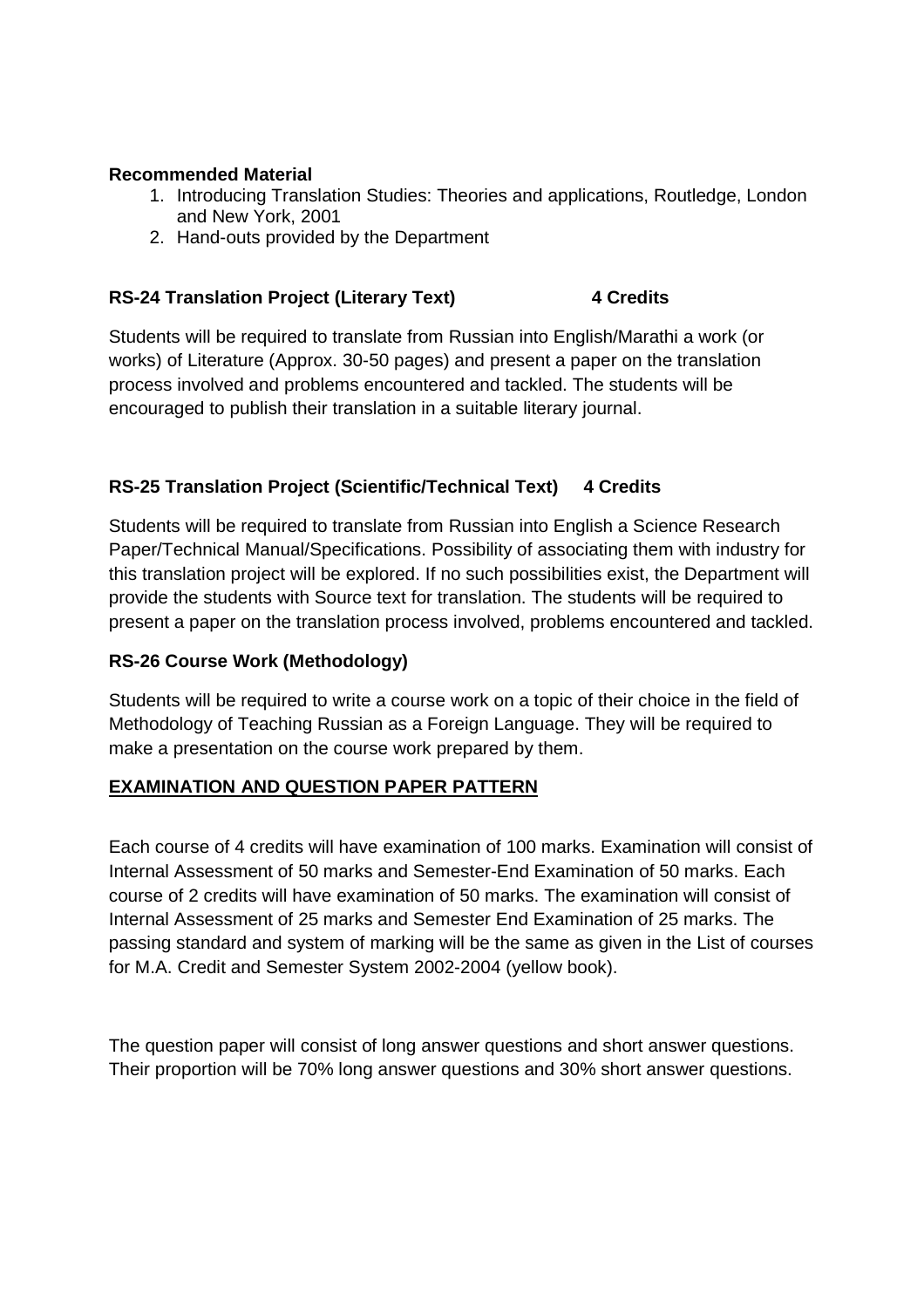Course RS-17 Advanced Practical Grammar (A remedial Course) will have the following distribution of marks: Internal Assessment – 25 marks, Semester End Examination (Written) – 15 marks. Semester end Examination (Oral)- 10 marks

For courses RS-24, RS-25, RS-26 the distribution of marks shall be as follows: Internal Assessment – 50, Presentation of the Course/Project Work and Oral Examination – 50 marks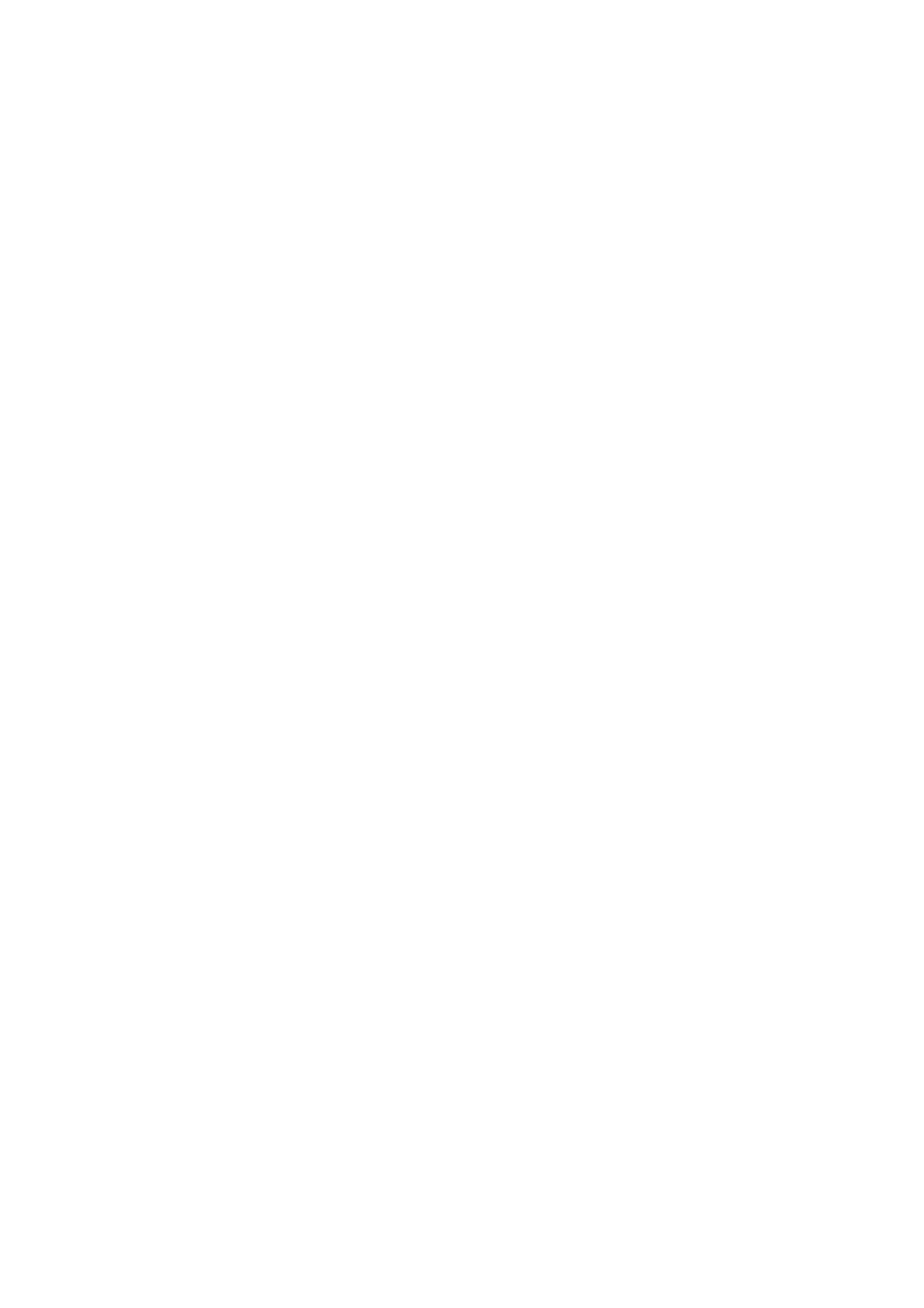## **LITERATURE STREAM**

#### **Semester III**

| <b>Core Courses</b>                                      | <b>Credits</b> |
|----------------------------------------------------------|----------------|
| RS-14 Old Russian Literature                             | 2              |
| RS-15 Russian Literature of the 19 <sup>th</sup> Century | 4              |
| RS-16 Russian Literary Criticism                         | $\overline{2}$ |
| RS-17 Morphology of Russian Language                     | 4              |
| <b>Non Core Courses</b>                                  |                |
|                                                          |                |
| RS-18 F.M.Dostoevsky – Crime and Punishment              | 2              |
| RS-19 L.N. Tolstoy - Anna Karenina                       | 2              |
| RS-20 A.P.Chekhov (Stories and Play Cherry Orchard)      | 2              |

## **RS-14 Old Russian Literature 2 Credits**

A course introducing the students to the development of literature in Old Rus right from its emergence through various stages of its development up to the end of the  $18<sup>th</sup>$ century.

#### **Recommended Material**

- 1. История Русской Литературы , В.И.Кулишёв, «Русский Язык», М., 1989
- 2. История Древнерусской Литературы, В.В.Куской, «Высшая Школа», М., 1977
- 3. Notes and hand-outs given by teacher

# **RS-15 Russian Literature of the 19th Century 4 Credits**

Study of prescribed literary texts. Study and critical analysis of the works of Russian writers and poets of the first of the 19<sup>th</sup> century viz. Pushkin, Lermontov, Gogol, Turgenev etc.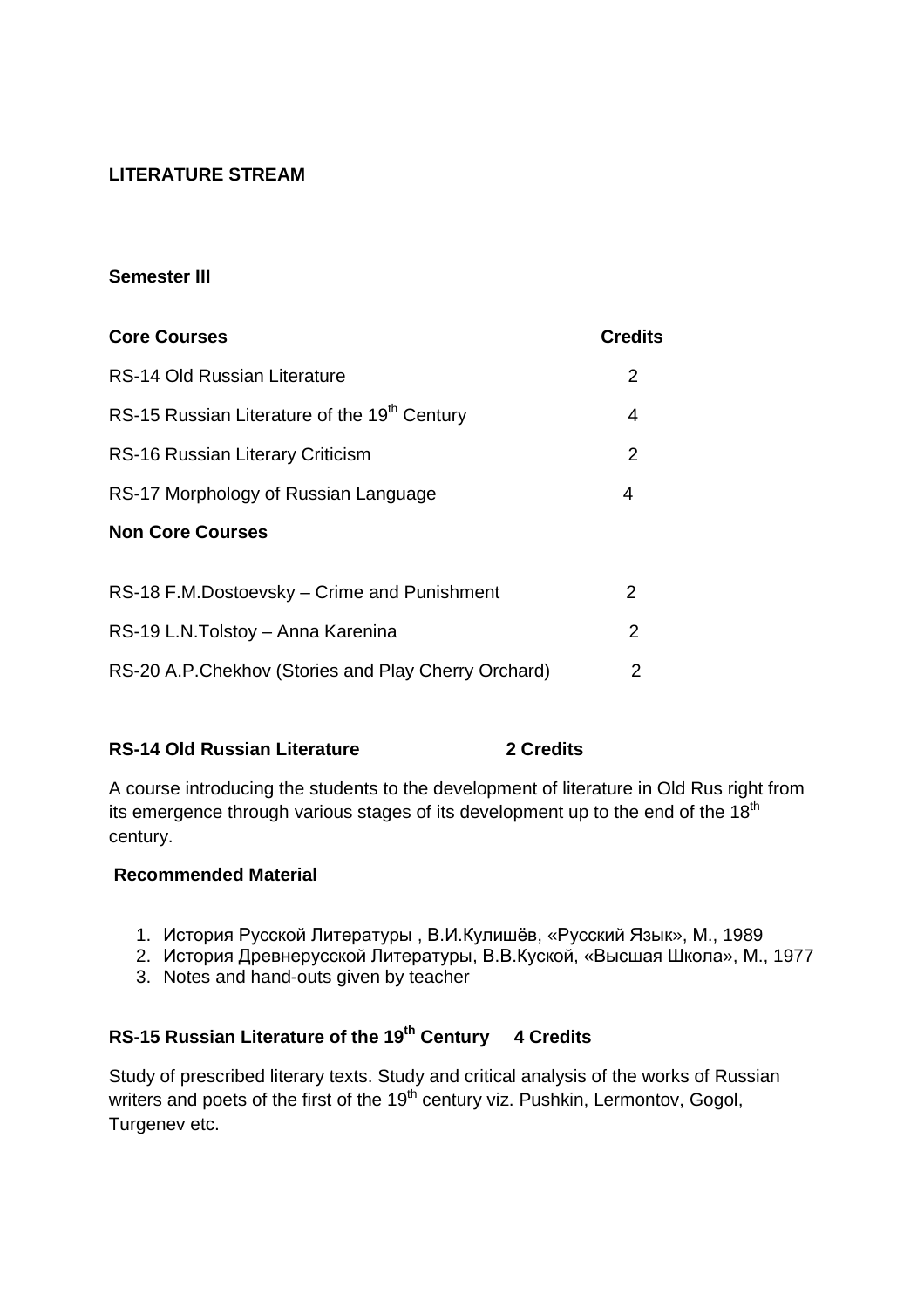#### **Recommended Material**

- 1. История Русской Литературы, В.И.Кулишёв, «Русский язык». М., 1989
- 2. Русская Литература 19 века, Учебное Пособие, Л.П.Кременцов, «Флинта», «Наука». 2005
- 3. История Русской Литературы тома 5, 6, 7 Изд-во Академии Наук СССР, Москва, Ленинград 1941, 1953, 1955
- 4. Notes and hand-outs given by teacher

#### **RS-16 Russian Literary Criticism 2 Credits**

Study of critical works of V.G.Belinsky, his articles on the works of Pushkin, Lermontov and Gogol, contribution of N.G.Chernyshevsky, psychological school in Russian literary criticism headed by Ovsyaniko-Kulikovsky, symbolists' school etc.

#### **Recommended Material**

- 1. Русская литературная критика, Хресоматия, А.Г.Соколов, М.В.Михайлова, «Высшая школа», М., 1982.
- 2. В.Г.Белинский, Избранные статьи, «Советская Россия», М., 1979.
- 3. Notes and hand-outs given by teacher

#### RS-17 Morphology of Russian language 4 Credits

A scientific exposition of the Morphology of Russian language. While teaching Morphology the fact that the students are not the native speakers of Russian language will be taken into consideration. All parts of speech, their classification will be the main topics of the course. The course will also involve practical exercises in Morphology.

- 1. Современный Русский Язык, Морфология, Л.К.Калинина, А.В.Аникина
- 2. Современный Руссий Язык, под ред. Д.Е.Розенталь
- 3.Современный Русский Язык, Часть 2, Галкина Фёдорук
- 4. Сборник Упражнений по Морфологии, П.Окопь и В.И.Половникова,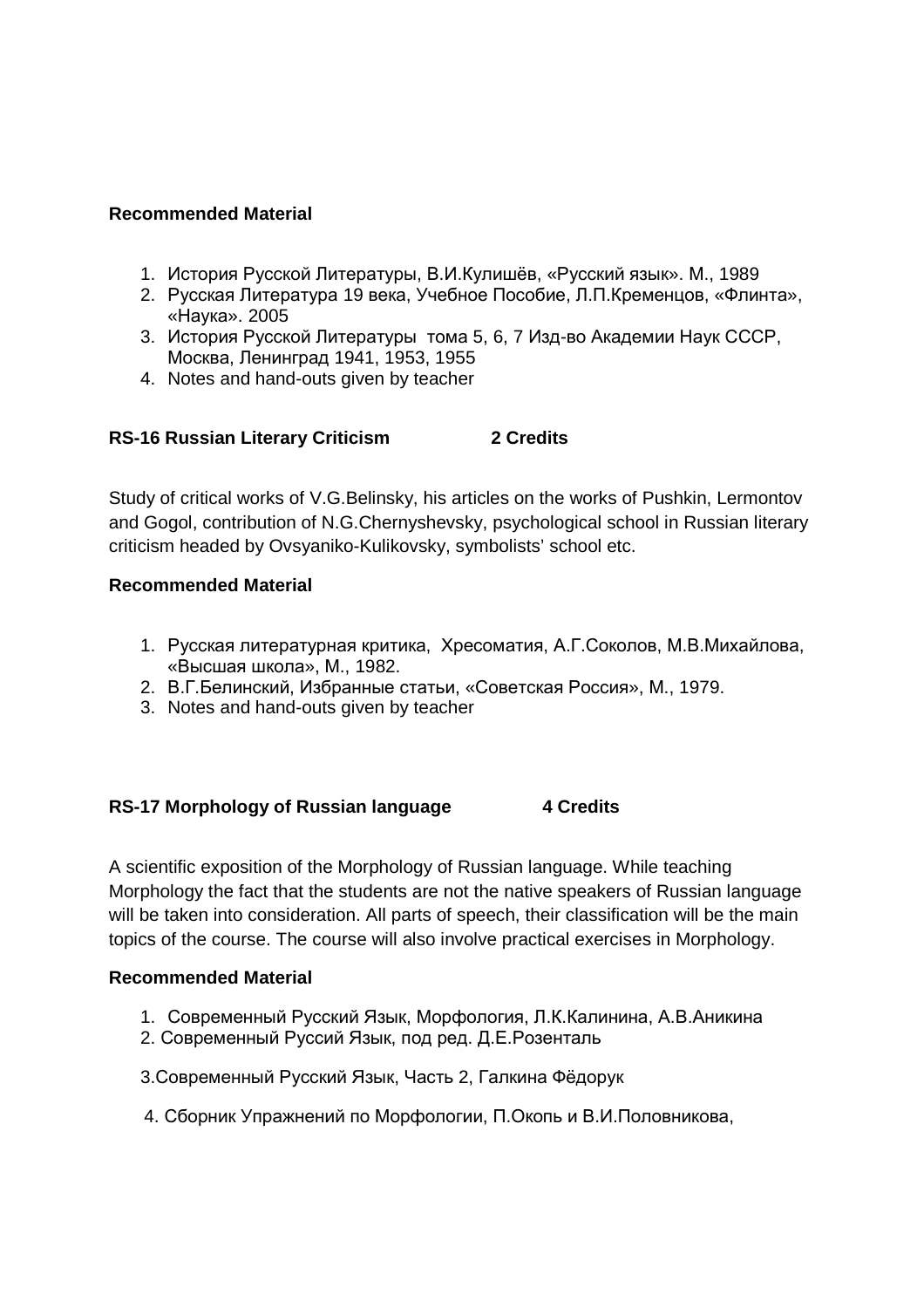Числительные, Наречие, МГУ, 1964

## **RS-18 F.M.Dostoevsky –Crime and Punishment 2 Credits**

Life and works of F.M.Dostoevsky, Dostoevsky's contribution to Russian/world literature, Dostoevsky's philosophy, in depth study and analysis of novel "Crime and Punishment"

## **Recommended Material**

- 1. История русской литературы, том 9, Изд-во Академии наук СССР, Москва, Ленинград 1956
- 2. Ф.М.Достоевский, Полное собрание сочинений
- 3. Notes and hand outs given by teacher

## **RS-19 L.N.Tolstoy- Anna Karenina 2 Credits**

Tolstoy's life and works, Tolstoy's philosophy – views on morality and aesthetics, in depth study of novel "Anna Karenina", Tolstoy's contribution to Russian/world literature

#### **Recommended Literature**

- 1. История русской литературы, том 9, Изд-во Академии наук СССР, Москва, Ленинград, 1956
- 2. Л.Н.Толстой, Полное собрание сочинений
- 3. Letters to Tolstoy, G.P.Pradhan, Popular Prakashan, Mumbai
- 4. Notes and hand-outs given by teacher

## **RS-20 A.P.Chekhov – Stories and Play "Cherry Orchard" 2 Credits**

Life and works of A.P.Chekhov, Chekhov – short-story writer, Chekhov – play wright, study and analysis of Chekhov's important short stories, Study and analysis of play "Cherry Orchard", Contribution of Chekhov to Russian/world literature/drama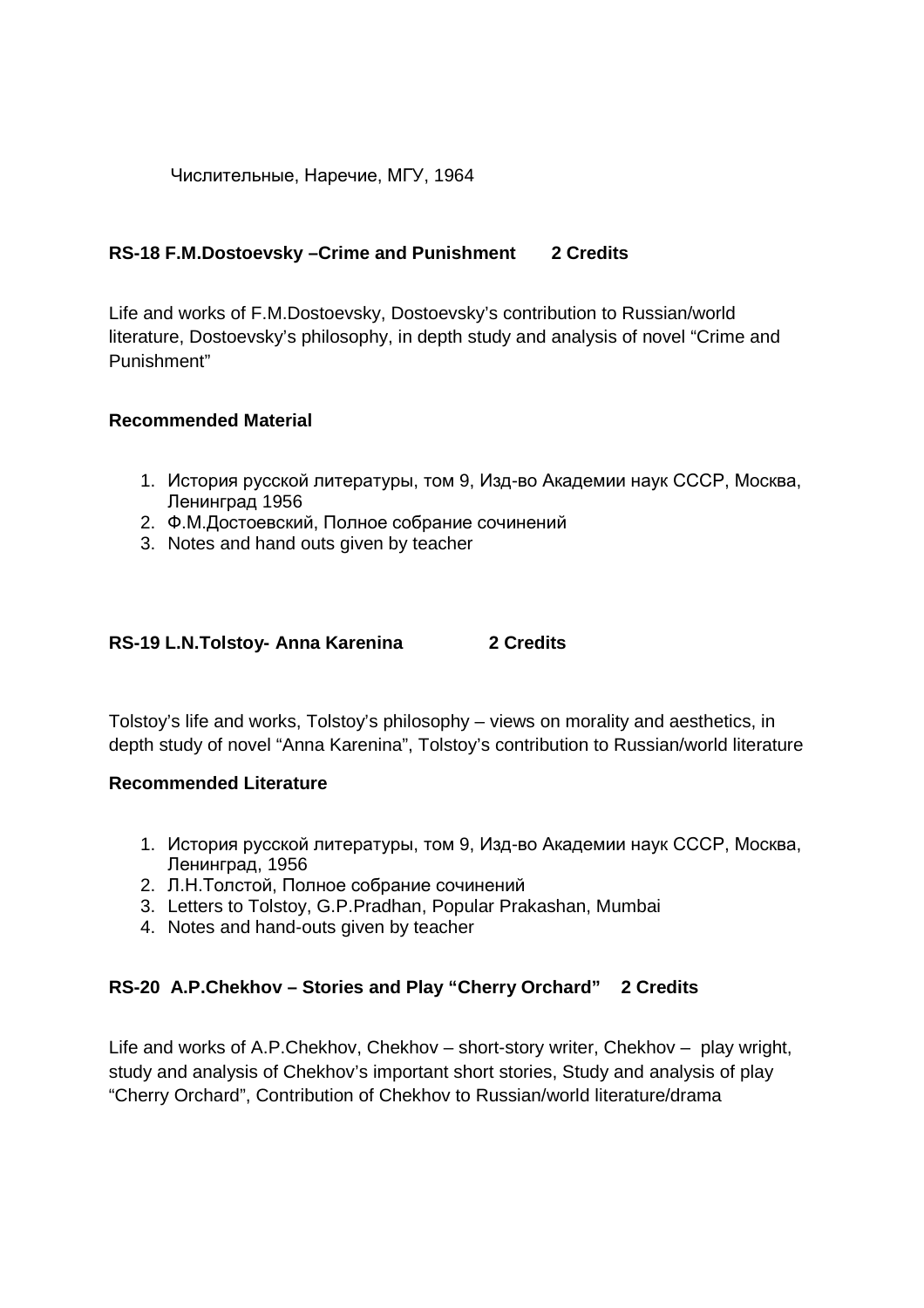## **Recommended Material**

1. История русской литературы, том 9, Изд-во Академии наук СССР, Москва, Ленинград, 1956.

- 2. А.П.Чехов, Полное собрание сочинений,
- 3. Notes and hand-outs given by teacher

#### **Semester IV**

| <b>Core Courses</b>                                                 | <b>Credits</b> |
|---------------------------------------------------------------------|----------------|
| RS-20 Russian Literature of the 20 <sup>th</sup> Century (Paper I)  | 4              |
| RS-21 Introduction to Literary Criticism                            | 2              |
| RS-22 Russian Literature of the 20 <sup>th</sup> Century (Paper II) | 2              |
| RS-23 Syntax of Russian Language                                    |                |

#### **Non Core Courses**

| RS-24 Russian Formalism                                 |  |
|---------------------------------------------------------|--|
| RS-25 Ivan Bunin- Dervnya, Gentleman from San Francisco |  |
| RS-26 Boris Pasternak, Doctor Zhivago                   |  |

# **RS-21 Russian Literature of the 20th Century (Paper I) 4 Credits**

Study of pre-revolutionary literary movements like Acmeism, Symbolism, Futurism etc. life and works of poets/writers connected with these movements Study and critical analysis of prose works written by Maxim Gorky, M.Sholokhov, Alexei Tolstoy, Overview of life and works of the poets of the "silver age" of Russian poetry

- 1. История русской литературы, В.И.Кулишёв, «Русский язык», М., 1989
- 2. Русская литература 20-го века, под ред. В.П.Журавлёва, «Просвещение», М., 2003
- 3. Notes and hand-outs given by teacher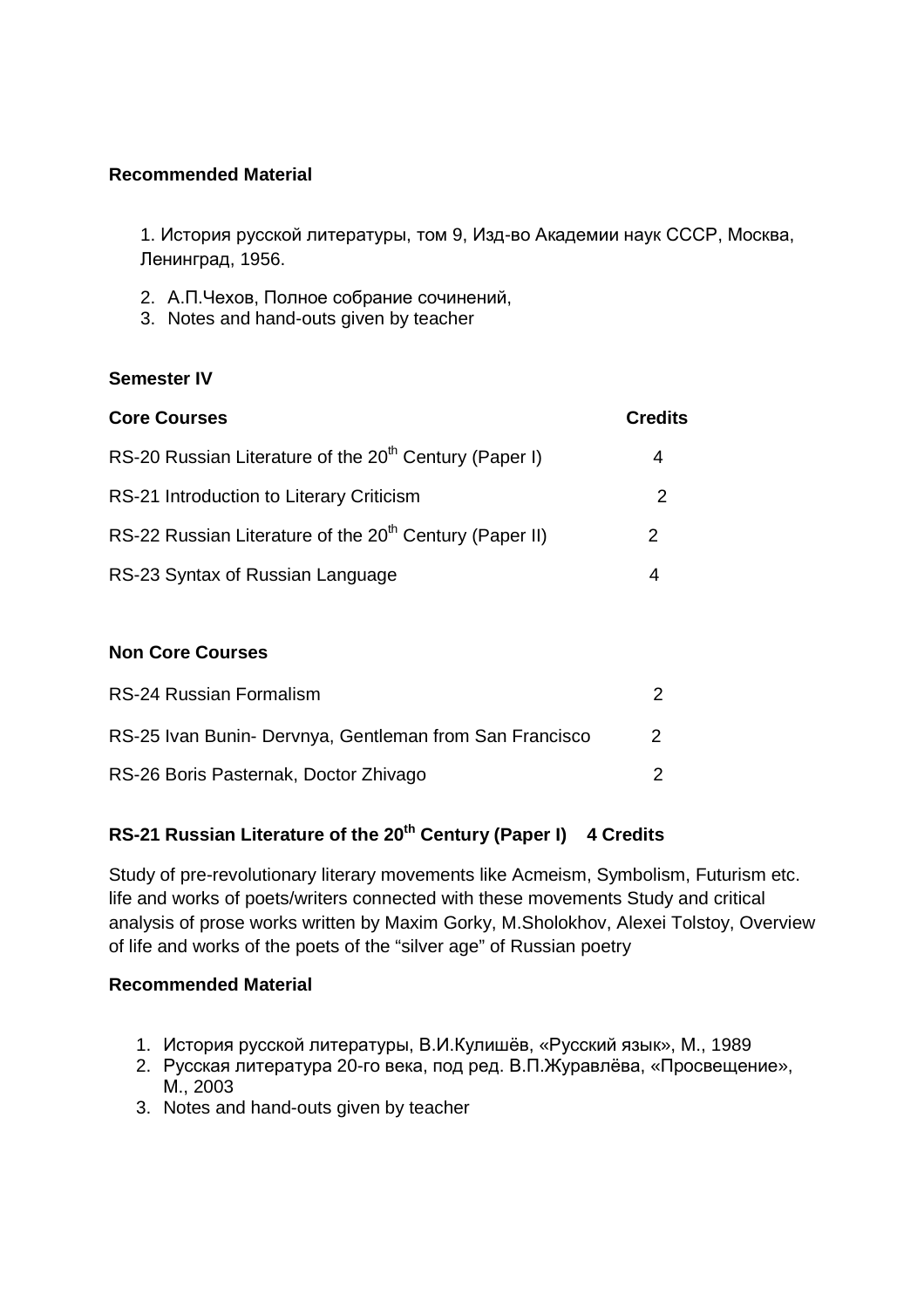#### **RS-22 Introduction to Literary Criticism 2 Credits**

Literature as a form of art, language, subject of literature, literary images, theme and idea, composition, special features of literary language, literary genres, styles, methods

#### **Recommended Material**

- 1. Введение в литературоведение, Н.Н.Баландина, Учебное пособие для студентов, изучающих литературу М., Изд-во Унт-та Дружбы Народов
- 2. Введение в литературоведение, Г.Л.Абрамович, «Просвещение». М., 1975
- 3. Основы теории литературы, Л.И.Тимофеев, «Просвещение», М., 1971
- 4. Notes and hand-outs given by the teacher

## **RS-23 Russian Literature of the 20th Century (Paper II) 2 Credits**

Study of life and works of Chingiz Aitmatov, V. Shukshin, Yu. Nagibin, V.Rasputin and others. Prose works produced by these writers will be studied and analyzed

#### **Recommended Material**

- 1. История русской литературы, В.И.Кулишёв, «Русский язык», М., 1989
- 4. Русская литература 20-го века, под ред. В.П.Журавлёва, «Прщсвещение» М., 2003
- 5. Русские писатели 20-го века, От Бунина до Шукшина, под ред. Беляклвлй, «Флинта». «Наука». 2006
- 6. Notes and hand-outs given by teacher

#### **RS-24 Syntax of Russian Language 4 Credits**

Introduction to the Russian theories of syntactic structure, components of a sentence, formation of word combinations, sentences, classification of various types of sentences, rema, tema and classification of word combinations, sentences

- 1. Синтаксис современного русского языка, Н.С.Валгина
- 2. Современный русский язык- синтаксис, В.А.Белошапкова
- 3.Современный русский язык, часть 2, под ред. Галкиной-Фёдорук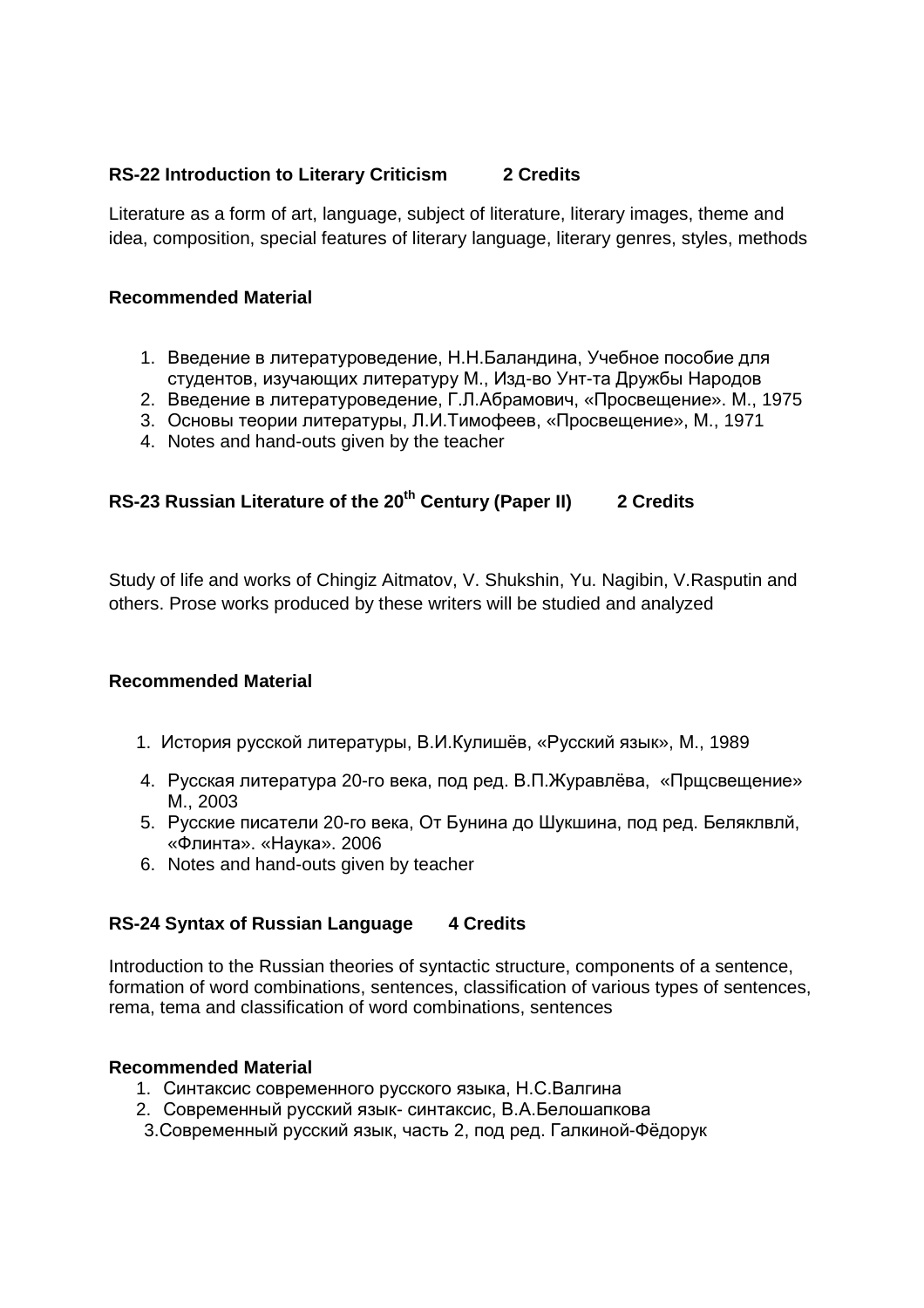## **RS-25 Russian Formalism 2 Credits**

Theories propounded by Shklovsky, Yakobson, Eichenbaum, Bakhtin and others. Bakhtin's formalistic analysis of Dosatoevsky's works, Eichenbaum's treatment of the prose works of Lermontov, Gogol and others

#### **Recommended Material**

- 1. XX Century Russian Criticism, edited by Victor Elrich, Yale University Press
- 2. Проблемы поэтики Достоевского, М.Бахтин, Советская Россия, Москва
- 3. О прозе, Эйхенбаум, Художественная литература, Ленинград

## **RS-25 Ivan Bunin Prose, Derevnya, Gentlemen from San Francisco 2 Credits**

Study of life and works of Ivan Bunin. In depth study and analysis of his novel Derevnya and/or long tale Gentleman from San Francisco, Philosophical conception of the world as reflected in the tale, Tolstoy's influence on the work.

#### **Recommended Material**

- 1. Русская литература 20-го века, под ред. В.П.Журавлёва, «Прщсвещение» М., 2003
- 2. Русские писатели 20-го века, От Бунина до Шукшина, под ред. Беляклвлй, «Флинта». «Наука». 2006
- 3. Notes and hand-outs given by teacher

## **RS-27 Boris Pasternak Novel "Dr. Zhivago" 2 Credits**

Study of life and works of Pasternak, Pasternaks poetry – salient features as reflected in a number of selected poems, In depth study of Novel Dr. Zhivago